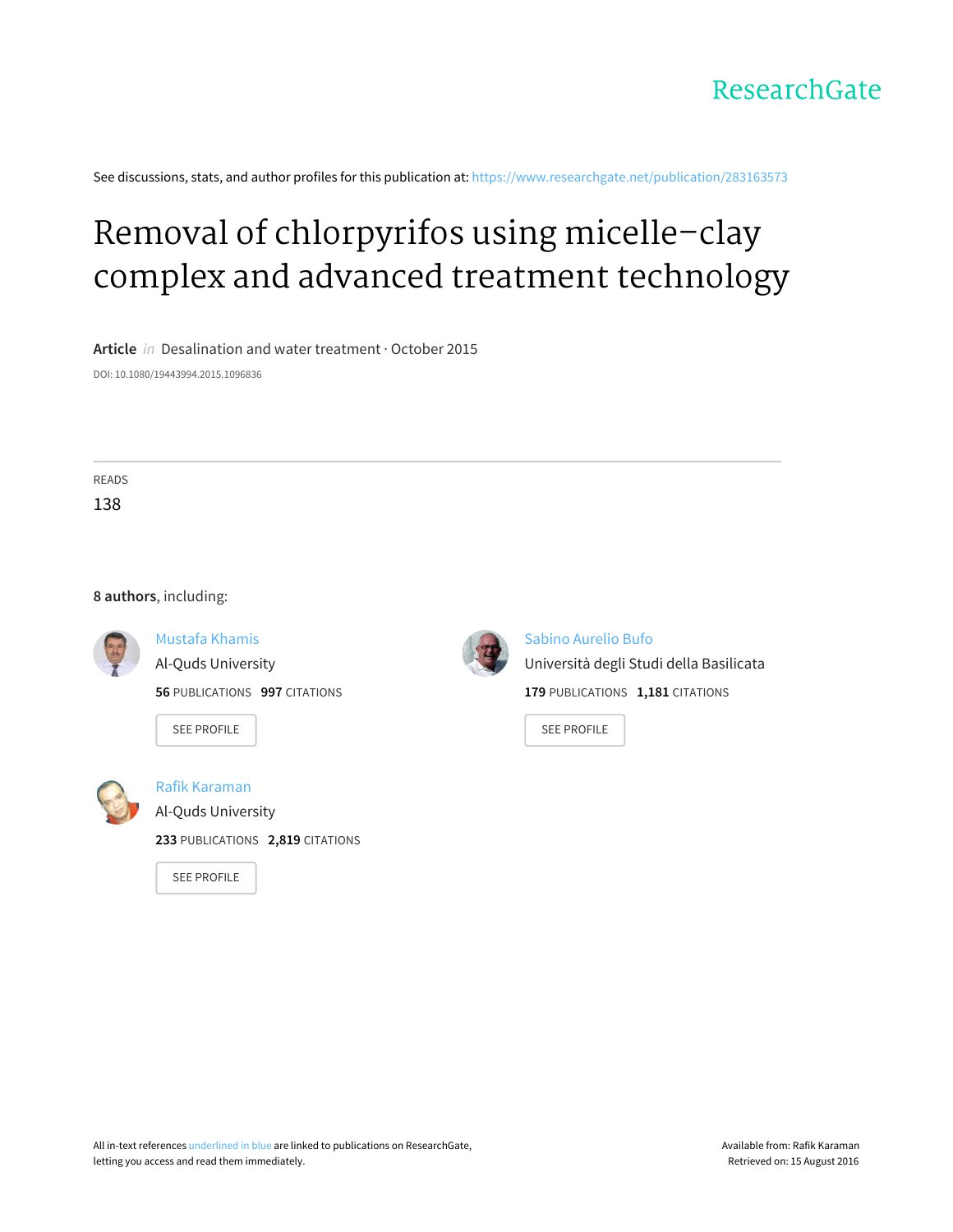## PROOF COVER SHEET

Author(s): Mohannad Qurie Article title: Removal of chlorpyrifos using micelle clay complex and advanced treatment technology Article no: TDWT 1096836 Enclosures: 1) Query sheet 2) Article proofs

Dear Author,

1. Please check these proofs carefully. It is the responsibility of the corresponding author to check these and approve or amend them. A second proof is not normally provided. Taylor & Francis cannot be held responsible for uncorrected errors, even if introduced during the production process. Once your corrections have been added to the article, it will be considered ready for publication.

Please limit changes at this stage to the correction of errors. You should not make trivial changes, improve prose style, add new material, or delete existing material at this stage. You may be charged if your corrections are excessive (we would not expect corrections to exceed 30 changes).

For detailed guidance on how to check your proofs, please paste this address into a new browser window: <http://journalauthors.tandf.co.uk/production/checkingproofs.asp>

Your PDF proof file has been enabled so that you can comment on the proof directly using Adobe Acrobat. If you wish to do this, please save the file to your hard disk first. For further information on marking corrections using Acrobat, please paste this address into a new browser window: [http://journalauthors.tandf.co.uk/](http://journalauthors.tandf.co.uk/production/acrobat.asp) [production/acrobat.asp](http://journalauthors.tandf.co.uk/production/acrobat.asp)

2. Please review the table of contributors below and confirm that the first and last names are structured correctly and that the authors are listed in the correct order of contribution. This check is to ensure that your name will appear correctly online and when the article is indexed.

| Sequence | Prefix | Given name(s)  | Surname | Suffix |
|----------|--------|----------------|---------|--------|
|          |        | Mohannad       | Qurie   |        |
|          |        | Mustafa        | Khamis  |        |
| 3        |        | <b>Ibrahim</b> | Ayyad   |        |
| 4        |        | Laura          | Scrano  |        |
| 5        |        | Filomena       | Lelario |        |
| b        |        | Sabino Aurelio | Bufo    |        |
|          |        | Gennaro        | Mecca   |        |
| 8        |        | Rafik          | Karaman |        |
|          |        |                |         |        |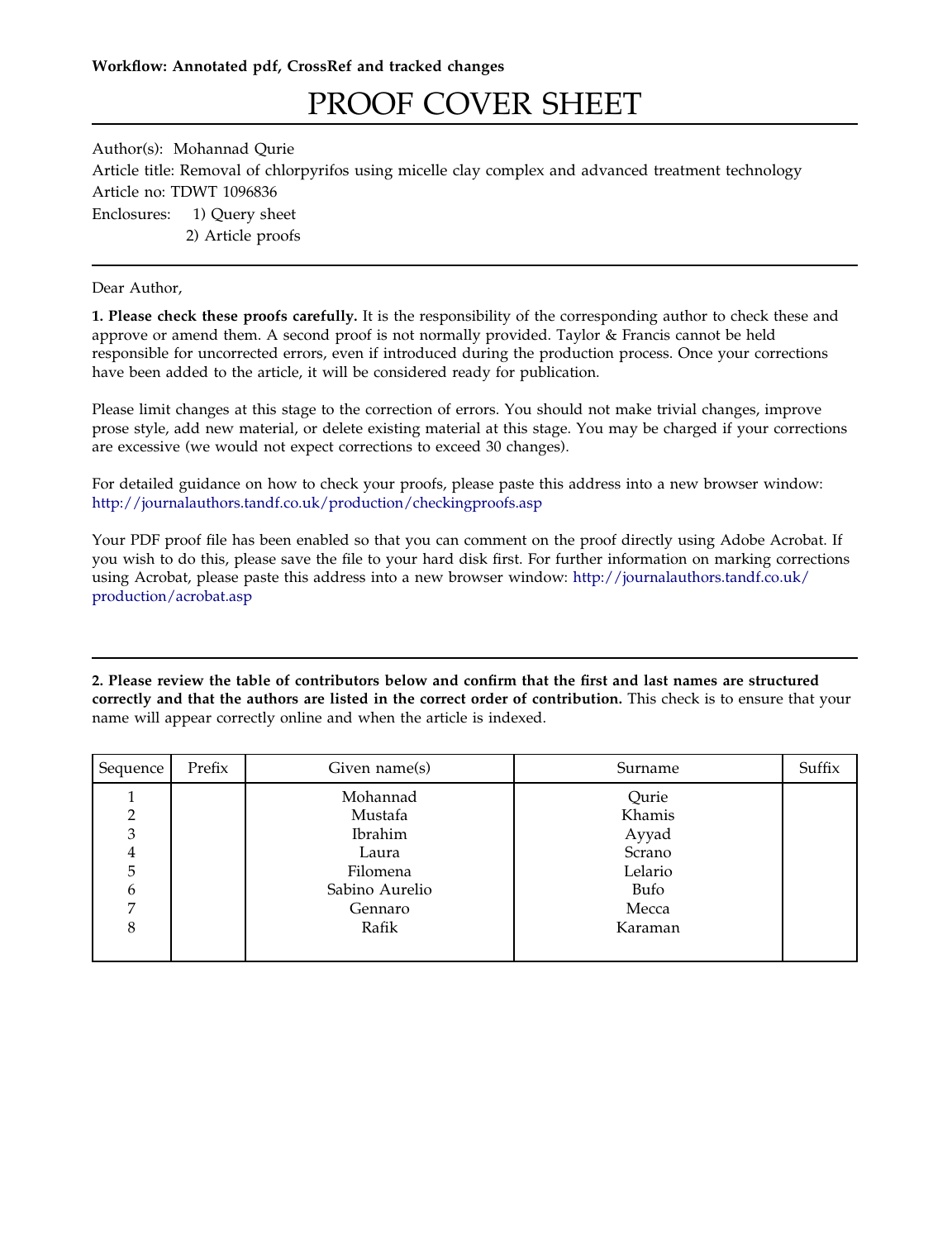Queries are marked in the margins of the proofs, and you can also click the hyperlinks below. Content changes made during copy-editing are shown as tracked changes. Inserted text is in red font and revisions have a red indicator $\lambda$ . Changes can also be viewed using the list comments function. To correct the proofs, you should insert or delete text following the instructions below, but do not add comments to the existing tracked changes.

## AUTHOR QUERIES

#### General points:

- 1. Permissions: You have warranted that you have secured the necessary written permission from the appropriate copyright owner for the reproduction of any text, illustration, or other material in your article. Please see [http://journalauthors.tandf.co.uk/permissions/usingThirdPartyMaterial.asp.](http://journalauthors.tandf.co.uk/permissions/usingThirdPartyMaterial.asp)
- 2. Third-party content: If there is third-party content in your article, please check that the rightsholder details for re-use are shown correctly.
- 3. Affiliation: The corresponding author is responsible for ensuring that address and email details are correct for all the co-authors. Affiliations given in the article should be the affiliation at the time the research was conducted. Please see [http://journalauthors.tandf.co.uk/preparation/writing.asp.](http://journalauthors.tandf.co.uk/preparation/writing.asp)
- 4. Funding: Was your research for this article funded by a funding agency? If so, please insert 'This work was supported by  $\leq$  insert the name of the funding agency in full>', followed by the grant number in square brackets '[grant number xxxx]'.
- 5. Supplemental data and underlying research materials: Do you wish to include the location of the underlying research materials (e.g. data, samples or models) for your article? If so, please insert this sentence before the reference section: 'The underlying research materials for this article can be accessed at <full link>/ description of location [author to complete]'. If your article includes supplemental data, the link will also be provided in this paragraph. See <[http://journalauthors.tandf.co.uk/preparation/](http://journalauthors.tandf.co.uk/preparation/multimedia.asp) [multimedia.asp](http://journalauthors.tandf.co.uk/preparation/multimedia.asp)> for further explanation of supplemental data and underlying research materials.
- 6. The CrossRef database [\(www.crossref.org/](www.crossref.org/)) has been used to validate the references. Changes resulting from mismatches are tracked in red font.

| AQ1             | Please provide institution name for affiliation "d".                                                                                                                                                                                                                  |
|-----------------|-----------------------------------------------------------------------------------------------------------------------------------------------------------------------------------------------------------------------------------------------------------------------|
| AQ <sub>2</sub> | Please provide department name for affiliation "f".                                                                                                                                                                                                                   |
| AQ3             | Please check whether the designated corresponding author is correct, and amend if neces-<br>sary.                                                                                                                                                                     |
| AQ4             | Would you consider changing "micelle clay complex" to "micelle-clay complex" in the<br>title and throughout the article. Please check, and correct if necessary.                                                                                                      |
| AQ <sub>5</sub> | Please note that duplicate references have been deleted and subsequent references have<br>been renumbered in the text as well as in the list. Please check and confirm.                                                                                               |
| AQ <sub>6</sub> | Would you consider changing "micelle-clay complex", "micelles-clay complex", "clay<br>micelles complex", and "clay-micelles complex" to "micelle-clay complex" throughout<br>the article for consistency. Please check, and correct if necessary.                     |
| AQ7             | Please check the citation of Table 6, and correct if necessary.                                                                                                                                                                                                       |
| AQ8             | The CrossRef database (www.crossref.org/) has been used to validate the references. Mis-<br>matches between the original manuscript and CrossRef are tracked in red font. Please<br>provide a revision if the change is incorrect. Do not comment on correct changes. |
| AQ <sub>9</sub> | Please provide missing city for Ref. [19].                                                                                                                                                                                                                            |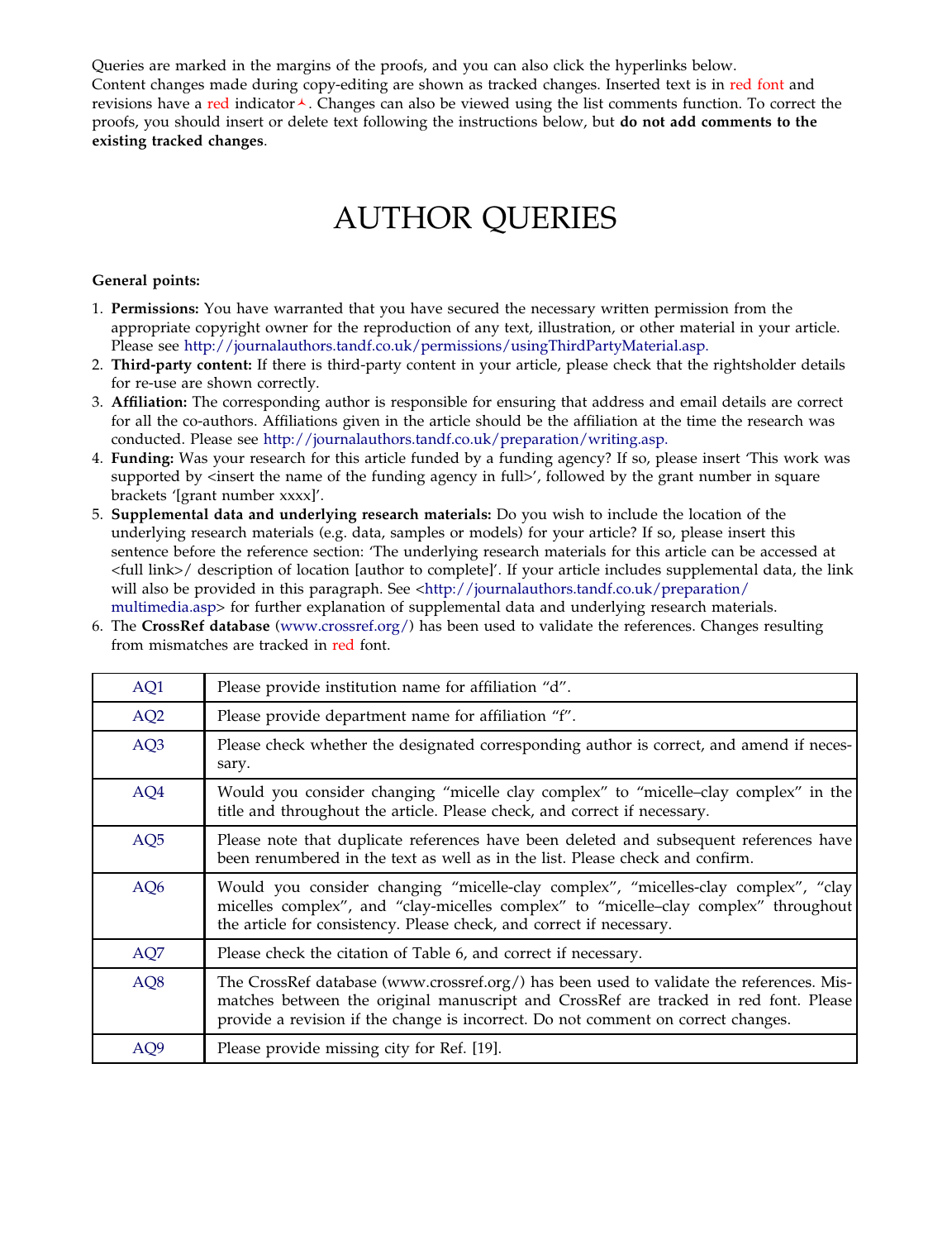#### How to make corrections to your proofs using Adobe Acrobat/Reader

Taylor & Francis offers you a choice of options to help you make corrections to your proofs. Your PDF proof file has been enabled so that you can mark up the proof directly using Adobe Acrobat/Reader. This is the simplest and best way for you to ensure that your corrections will be incorporated. If you wish to do this, please follow these instructions:

- 1. Save the file to your hard disk.
- 2. Check which version of Adobe Acrobat/Reader you have on your computer. You can do this by clicking on the "Help" tab, and then "About".

If Adobe Reader is not installed, you can get the latest version free from [http://get.adobe.com/reader/.](http://get.adobe.com/reader/)

- 3. If you have Adobe Acrobat/Reader 10 or a later version, click on the "Comment" link at the right-hand side to view the Comments pane.
- 4. You can then select any text and mark it up for deletion or replacement, or insert new text as needed. Please note that these will clearly be displayed in the Comments pane and secondary annotation is not needed to draw attention to your corrections. If you need to include new sections of text, it is also possible to add a comment to the proofs. To do this, use the Sticky Note tool in the task bar. Please also see our FAQs here: [http://journalauthors.tandf.co.uk/production/index.asp.](http://journalauthors.tandf.co.uk/production/index.asp)
- 5. Make sure that you save the file when you close the document before uploading it to CATS using the "Upload File" button on the online correction form. If you have more than one file, please zip them together and then upload the zip file.

If you prefer, you can make your corrections using the CATS online correction form.

#### Troubleshooting

Acrobat help: <http://helpx.adobe.com/acrobat.html> Reader help: <http://helpx.adobe.com/reader.html>

Please note that full user guides for earlier versions of these programs are available from the Adobe Help pages by clicking on the link "Previous versions" under the "Help and tutorials" heading from the relevant link above. Commenting functionality is available from Adobe Reader 8.0 onwards and from Adobe Acrobat 7.0 onwards.

Firefox users: Firefox's inbuilt PDF Viewer is set to the default; please see the following for instructions on how to use this and download the PDF to your hard drive: [http://support.mozilla.org/en-US/kb/view-pdf](http://support.mozilla.org/en-US/kb/view-pdf-files-firefox-without-downloading-them#w_using-a-pdf-reader-plugin)[files-firefox-without-downloading-them#w\\_using-a-pdf-reader-plugin](http://support.mozilla.org/en-US/kb/view-pdf-files-firefox-without-downloading-them#w_using-a-pdf-reader-plugin)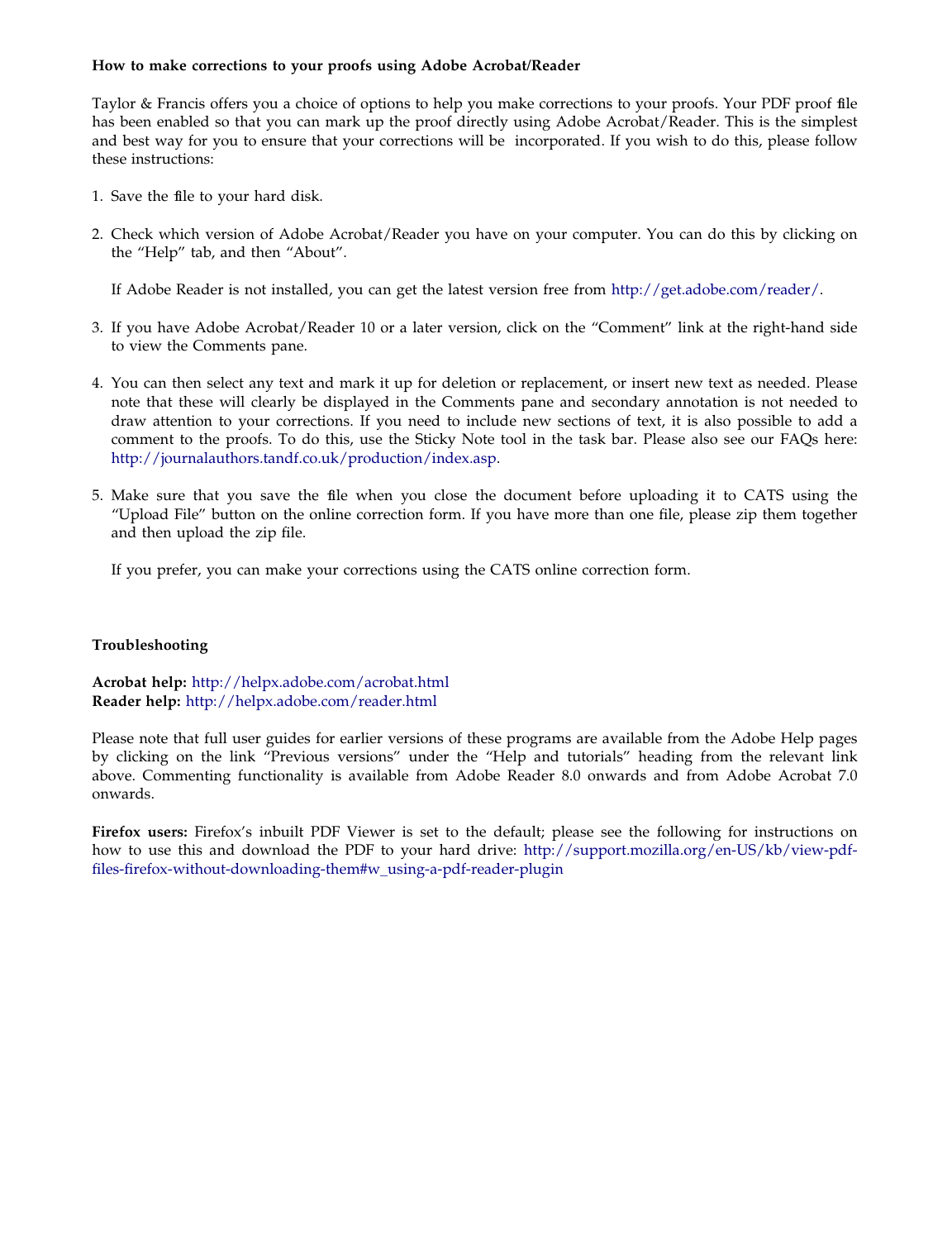AQ3

AQ<mark>1</mark>

AQ2

AQ4

www.deswater.com XXXX

[doi: 10.1080/19443994.2015.1096836](http://dx.doi.org/10.1080/19443994.2015.1096836)

**Desalination and Water Treatment** XX (2015) XX–XX



Removal of chlorpyrifos using micelle clay complex and advanced treatment technology

Mohannad Qurie<sup>a,b</sup>, Mustafa Khamis<sup>a,c</sup>, Ibrahim Ayyad<sup>a</sup>, Laura Scrano<sup>d</sup>, Filomena Lelario<sup>e</sup>, Sabino Aurelio Bufo<sup>e</sup>, Gennaro Mecca<sup>f</sup>, Rafik Karaman<sup>e,g,\*</sup>

5 <sup>a</sup> Department of Chemistry and Chemical Technology, Al-Quds University, Jerusalem, Palestine, emails: [mqurie@ccba.alquds.edu](mailto:mqurie@ccba.alquds.edu) (M. Qurie), [mukhamis@yahoo.com](mailto:mukhamis@yahoo.com) (M. Khamis), [iayad@science.alquds.edu](mailto:iayad@science.alquds.edu) (I. Ayyad) <sup>b</sup> <sup>b</sup>Center for Chemical and Biological Analysis, Al-Quds University, Jerusalem, Palestine c Department of Biology, Chemistry and Environmental Sciences, American University of Sharjah, Sharjah, UAE d Department of European Cultures (DICEM), dell'Ateneo Lucano 10, 85100 Potenza, Italy, email: [Laura.scrano@unibas.it](mailto:Laura.scrano@unibas.it)  $\frac{1}{\epsilon}$  $e^{\rho}$ Pepartment of Science, University of Basilicata, Via dell'Ateneo Lucano 10, 85100 Potenza, Italy, emails: [filomenalelario@hotmail.com](mailto:filomenalelario@hotmail.com) (F. Lelario), [sabino.bufo@unibas.it](mailto:sabino.bufo@unibas.it) (S.A. Bufo), Tel./Fax: +972 2 279 0413;

email: [dr\\_karaman@yahoo.com](mailto:dr_karaman@yahoo.com) (R. Karaman) f Exo Research Organization, Potenza, Italy, email: [g.mecca@exo-ricerca.it](mailto:g.mecca@exo-ricerca.it) <sup>8</sup>Faculty of Pharmacy, Department of Bioorganic Chemistry, Al-Quds University, Jerusalem, Palestine

<sup>15</sup> Received 12 June 2015; Accepted 21 August 2015

#### ABSTRACT

<sup>20</sup> In this study, the stability of chlorpyrifos, a known pesticide, in fresh water and sludge was investigated. The results showed that chlorpyrifos underwent hydrolysis in both media to give two main metabolites: 3,5,6-trichoro-2-pyridiniol (TCP) and diethylthiophosphoric acid (DETP). The hydrolysis reaction in both media was found to follow first-order kinetics with a rate constant of  $7.10 \times 10^{-8}$  ( $\mathbb{R}^2 = 0.999$ ) in pure water and of  $9.30 \times 10^{-8}$  ( $\mathbb{R}^2 = 0.996$ ) in <sup>25</sup> sludge. Chlorpyrifos degradation's half-life value in pure water was 112 d and in sludge was 85.9 d. The efficiency of Al-Quds University wastewater treatment plant demonstrated that the ultrafiltration-hollow fiber unit (UF-HF) was insufficient in removing chlorpyrifos from spiked secondary treated wastewater samples, whereas the combination of ultrafiltration-spiral wound unit (UF-SW) followed by activated carbon (AC) column was quite effi-<sup>30</sup> cient and yielded a complete removal of the pesticide. Batch adsorption experiments using either AC or micelle-clay complex were performed and the experimental results were fitted to Langmuir and Freundlich isotherms. Adsorption analysis using Langmuir isotherm revealed that  $Q_{\text{max}}$  for the AC was higher than that of the micelle-clay complex, while Freundlich isotherm showed almost similar values of  $n$  (3.413 vs. 3.745) for both adsorbents, 35 despite the fact that the activated carbon filter showed higher  $k_F$  value. Filtration column of mixed micelle-clay complex and sand demonstrated a breakthrough point after the third fraction for chlorpyrifos removal and a complete removal for all fractions collected in the TCP experiment. This result reveals that mixed micelle-clay complex and sand column is much more efficient in removing TCP than removing its parent compound, chlorpyrifos.

Presented at the 3rd International Conference on Water, Energy and Environment (ICWEE) 24–26 March 2015, Sharjah, United Arab Emirates

1944-3994/1944-3986 2015 Balaban Desalination Publications. All rights reserved.

<sup>\*</sup>Corresponding author.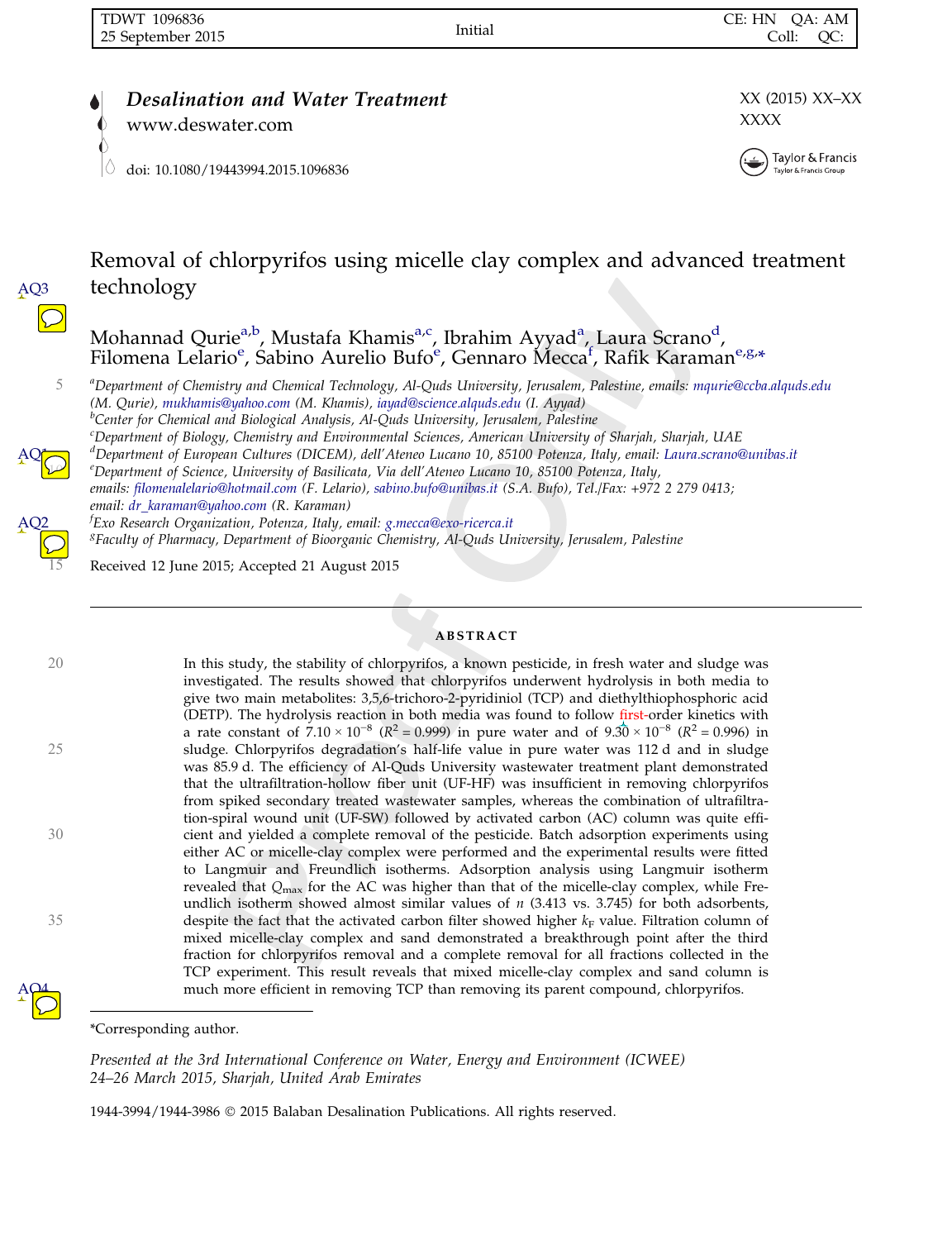| <b>TDWT</b><br>1096836 | .                          | HN<br>CE:<br>)A: AM |
|------------------------|----------------------------|---------------------|
| 25 September 2015      | Initial<br>--------------- | Coll:<br>OC:        |

<sup>5</sup> Keywords: Chlorpyrifos; Micelle clay complex; Pesticides; Pollutants removal; Activated sludge; Wastewater; Activated carbon

#### 1. Introduction

10 Pesticides have been widely and increasingly used to control agricultural pests such as weeds, molds, rodents, and plant pathogens [\[1\].](https://www.researchgate.net/publication/51152510_Removal_of_Chlorpyrifos_by_Water_Lettuce_Pistia_stratiotes_L_and_Duckweed_Lemna_minor_L?el=1_x_8&enrichId=rgreq-f6b5a74858dd4000c4d90479b77a495f-XXX&enrichSource=Y292ZXJQYWdlOzI4MzE2MzU3MztBUzoyODkyMTMwMjgyOTA1NjJAMTQ0NTk2NTE2NzgzOA==) Pesticides are intensively used due to the high nutritional demand by the world's population which significantly increases 15 year by year [2]. Pesticides are applied directly to soil, weeds, and plants. The fate of pesticides after application can follow several pathways: (i) a direct accumulation in the upper layer of soil, where they may undergo adsorption and deposition; (ii) degrada-20 tion both on soil and plant surfaces; (iii) translocation into plant organs; and (iv) dissolution/transport from the plants and soil surfaces into water run-off with the consequent contamination of water resources [2[–](https://www.researchgate.net/publication/222431661_UV_Induced_Degradation_of_Herbicide_24-D_Kinetics_Mechanism_and_Effect_of_Various_Conditions_on_the_Degradation?el=1_x_8&enrichId=rgreq-f6b5a74858dd4000c4d90479b77a495f-XXX&enrichSource=Y292ZXJQYWdlOzI4MzE2MzU3MztBUzoyODkyMTMwMjgyOTA1NjJAMTQ0NTk2NTE2NzgzOA==)[4\]](https://www.researchgate.net/publication/6654193_Photocatalytic_Degradation_of_Agricultural_N-Heterocyclic_Organic_Pollutants_Using_Immobilized_Nanoparticles_of_Titania?el=1_x_8&enrichId=rgreq-f6b5a74858dd4000c4d90479b77a495f-XXX&enrichSource=Y292ZXJQYWdlOzI4MzE2MzU3MztBUzoyODkyMTMwMjgyOTA1NjJAMTQ0NTk2NTE2NzgzOA==). There is a great public concern on the environ-25 mental fate of pesticides because the excessive application of pesticides has led to widespread contamination of soil, air, and water causing adverse effects on the environment and ecology [\[5](https://www.researchgate.net/publication/225913373_Pesticide_effects_on_bacterial_diversity_in_agricultural_soils_-_A_review?el=1_x_8&enrichId=rgreq-f6b5a74858dd4000c4d90479b77a495f-XXX&enrichSource=Y292ZXJQYWdlOzI4MzE2MzU3MztBUzoyODkyMTMwMjgyOTA1NjJAMTQ0NTk2NTE2NzgzOA==)[–](https://www.researchgate.net/publication/11270196_Persistence_of_Chlorpyrifos_Fenamiphos_Chlorothalonil_and_Pendimethalin_in_Soil_and_Their_Effects_on_Soil_Microbial_Characteristics?el=1_x_8&enrichId=rgreq-f6b5a74858dd4000c4d90479b77a495f-XXX&enrichSource=Y292ZXJQYWdlOzI4MzE2MzU3MztBUzoyODkyMTMwMjgyOTA1NjJAMTQ0NTk2NTE2NzgzOA==)[7\]](https://www.researchgate.net/publication/248701406_Utilization_of_chlorpyrifos_as_a_sole_source_of_carbon_by_bacteria_isolated_from_wastewater_irrigated_agricultural_soils_in_an_industrial_ares_of_western_Uttar_Pradesh_India?el=1_x_8&enrichId=rgreq-f6b5a74858dd4000c4d90479b77a495f-XXX&enrichSource=Y292ZXJQYWdlOzI4MzE2MzU3MztBUzoyODkyMTMwMjgyOTA1NjJAMTQ0NTk2NTE2NzgzOA==). Existing wastewater treatment plants (WWTPs) are often 30 inefficient in removing these pollutants from wastewater. This leads to accumulation of toxic substances in the water body, thus causing human health risks and damage to the ecosystem [\[8\]](https://www.researchgate.net/publication/225295381_Comparison_of_the_removal_of_chlorpyrifos_and_dissolved_organic_carbon_in_horizontal_sub-surface_and_surface_flow_wetlands?el=1_x_8&enrichId=rgreq-f6b5a74858dd4000c4d90479b77a495f-XXX&enrichSource=Y292ZXJQYWdlOzI4MzE2MzU3MztBUzoyODkyMTMwMjgyOTA1NjJAMTQ0NTk2NTE2NzgzOA==). Research in developed and developing countries are 35 designed to find inexpensive and simple technologies for treating domestic and agricultural wastewater contaminated with pesticides to protect human health and the environment from adverse side effects caused by these substances and their derivatives 40 [\[9,10\].](https://www.researchgate.net/publication/248412862_Feasibility_of_using_constructed_treatment_wetlands_for_municipal_wastewater_treatment_in_the_Bogota_Savannah_Colombia?el=1_x_8&enrichId=rgreq-f6b5a74858dd4000c4d90479b77a495f-XXX&enrichSource=Y292ZXJQYWdlOzI4MzE2MzU3MztBUzoyODkyMTMwMjgyOTA1NjJAMTQ0NTk2NTE2NzgzOA==) AQ5



Fig. 1. Chemical structure of chlorpyrifos.

Chlorpyrifos, (O,O-diethyl-O-3,5,6-trichloropyridin-2-phosphorothioate), 1, illustrated in Fig. 1, is an organophosphorous insecticide. It is widely used in domestic and agricultural practices, as insect control on both vegetable crops and ornamental plants 45 [\[1,11,12\].](https://www.researchgate.net/publication/51152510_Removal_of_Chlorpyrifos_by_Water_Lettuce_Pistia_stratiotes_L_and_Duckweed_Lemna_minor_L?el=1_x_8&enrichId=rgreq-f6b5a74858dd4000c4d90479b77a495f-XXX&enrichSource=Y292ZXJQYWdlOzI4MzE2MzU3MztBUzoyODkyMTMwMjgyOTA1NjJAMTQ0NTk2NTE2NzgzOA==) The mode of action of chlorpyrifos involves the inhibition of acetyl cholinesterase (AchE) enzyme, thus causing to an accumulation of acetylcholine, a neurotoxic substance, which subsequently results in the death of the target organism [\[13,14\].](https://www.researchgate.net/publication/11987041_Acetylcholinesterase_inhibition_in_estuarine_fish_and_invertebrates_as_an_indicator_of_organophosphorus_insecticide_exposure_and_effects?el=1_x_8&enrichId=rgreq-f6b5a74858dd4000c4d90479b77a495f-XXX&enrichSource=Y292ZXJQYWdlOzI4MzE2MzU3MztBUzoyODkyMTMwMjgyOTA1NjJAMTQ0NTk2NTE2NzgzOA==) The effective- 50 ness and low cost of chlorpyrifos render it as one of the most commonly used pest control products in the world [11,12,[15](https://www.researchgate.net/publication/7292239_Characterization_of_a_fungal_strain_capable_of_degrading_chlorpyrifos_and_its_use_in_detoxification_of_the_insecticide_on_vegetables?el=1_x_8&enrichId=rgreq-f6b5a74858dd4000c4d90479b77a495f-XXX&enrichSource=Y292ZXJQYWdlOzI4MzE2MzU3MztBUzoyODkyMTMwMjgyOTA1NjJAMTQ0NTk2NTE2NzgzOA==)[–](https://www.researchgate.net/publication/6227632_Mineralization_of_chlorpyrifos_by_co-culture_of_Serratia_and_Trichosporon_spp?el=1_x_8&enrichId=rgreq-f6b5a74858dd4000c4d90479b77a495f-XXX&enrichSource=Y292ZXJQYWdlOzI4MzE2MzU3MztBUzoyODkyMTMwMjgyOTA1NjJAMTQ0NTk2NTE2NzgzOA==)18], and these factors have promoted the use of chlorpyrifos as a replacement for organochlorinated compounds [19]. Residues of many 55 pesticides, among them chlorpyrifos, have been detected in wastewater, groundwater, surface water, and soil [\[20–26\].](https://www.researchgate.net/publication/26253279_Embryo-toxic_effects_of_environmental_concentrations_of_chlorpyrifos_on_the_crustacean_Daphnia_magna?el=1_x_8&enrichId=rgreq-f6b5a74858dd4000c4d90479b77a495f-XXX&enrichSource=Y292ZXJQYWdlOzI4MzE2MzU3MztBUzoyODkyMTMwMjgyOTA1NjJAMTQ0NTk2NTE2NzgzOA==) The detected concentrations of chlorpyrifos in both surface and ground water are in the range of 0.13–0.24 μg  $l^{-1}$  [\[27\]](https://www.researchgate.net/publication/228685153_Investigation_of_the_occurrence_of_pesticide_residues_in_rural_wells_and_surface_water_following_application_to_tobacco?el=1_x_8&enrichId=rgreq-f6b5a74858dd4000c4d90479b77a495f-XXX&enrichSource=Y292ZXJQYWdlOzI4MzE2MzU3MztBUzoyODkyMTMwMjgyOTA1NjJAMTQ0NTk2NTE2NzgzOA==).  $\sim$  60 Chlorpyrifos is known for its ability to act as cyto-

toxic, genotoxic, re-productivity toxic and immune toxic to both human and animals [2[8–](https://www.researchgate.net/publication/8050831_Genotoxicity_testing_of_some_organophosphate_insecticides_in_the_Drosophila_wing_spot_test?el=1_x_8&enrichId=rgreq-f6b5a74858dd4000c4d90479b77a495f-XXX&enrichSource=Y292ZXJQYWdlOzI4MzE2MzU3MztBUzoyODkyMTMwMjgyOTA1NjJAMTQ0NTk2NTE2NzgzOA==)[34\]](https://www.researchgate.net/publication/228473707_Effects_of_an_organophosphorus_insecticide_trichlorfon_on_hematological_parameters_of_the_giant_freshwater_prawn_Macrobrachium_rosenbergii_de_Man?el=1_x_8&enrichId=rgreq-f6b5a74858dd4000c4d90479b77a495f-XXX&enrichSource=Y292ZXJQYWdlOzI4MzE2MzU3MztBUzoyODkyMTMwMjgyOTA1NjJAMTQ0NTk2NTE2NzgzOA==). It has been documented that exposure of birds and aquatic ecosystem to low concentrations of chlorpyrifos 65 caused severe toxicity to these organisms [\[35,](https://www.researchgate.net/publication/235146058_Chlorpyrifos_Hazards_to_Fish_Wildlife_and_Invertebrates_A_Synoptic_Review?el=1_x_8&enrichId=rgreq-f6b5a74858dd4000c4d90479b77a495f-XXX&enrichSource=Y292ZXJQYWdlOzI4MzE2MzU3MztBUzoyODkyMTMwMjgyOTA1NjJAMTQ0NTk2NTE2NzgzOA==)[36\]](https://www.researchgate.net/publication/21772449_Acute_toxicity_and_oxygen_consumption_in_the_gills_of_Procambarus_clarkii_inrelation_to_chlorpyrifos_exposure?el=1_x_8&enrichId=rgreq-f6b5a74858dd4000c4d90479b77a495f-XXX&enrichSource=Y292ZXJQYWdlOzI4MzE2MzU3MztBUzoyODkyMTMwMjgyOTA1NjJAMTQ0NTk2NTE2NzgzOA==).

Several techniques have been proposed for the removal of pesticides from water body. These include (i) physical methods such as nanofiltration [\[37\]](https://www.researchgate.net/publication/223653466_Removal_of_arsenic_and_pesticides_from_drinking_water_by_nanofiltration_membranes?el=1_x_8&enrichId=rgreq-f6b5a74858dd4000c4d90479b77a495f-XXX&enrichSource=Y292ZXJQYWdlOzI4MzE2MzU3MztBUzoyODkyMTMwMjgyOTA1NjJAMTQ0NTk2NTE2NzgzOA==) and adsorption on activated carbon (AC) [\[38](https://www.researchgate.net/publication/38057947_Detoxification_of_pesticide_waste_via_activated_carbon_adsorption_process?el=1_x_8&enrichId=rgreq-f6b5a74858dd4000c4d90479b77a495f-XXX&enrichSource=Y292ZXJQYWdlOzI4MzE2MzU3MztBUzoyODkyMTMwMjgyOTA1NjJAMTQ0NTk2NTE2NzgzOA==)[,39\];](https://www.researchgate.net/publication/6711641_Study_of_Imidaclopride_Removal_from_Aqueous_Solution_by_Adsorption_onto_Granular_Activated_Carbon_Using_an_On-Line_Spectrophotometric_Analysis_System?el=1_x_8&enrichId=rgreq-f6b5a74858dd4000c4d90479b77a495f-XXX&enrichSource=Y292ZXJQYWdlOzI4MzE2MzU3MztBUzoyODkyMTMwMjgyOTA1NjJAMTQ0NTk2NTE2NzgzOA==) (ii) 70 chemical methods that involve oxidation by ozone [\[40\];](https://www.researchgate.net/publication/40730122_Kinetics_and_mechanism_of_the_degradation_of_two_pesticides_in_aqueous_solutions_by_ozonation?el=1_x_8&enrichId=rgreq-f6b5a74858dd4000c4d90479b77a495f-XXX&enrichSource=Y292ZXJQYWdlOzI4MzE2MzU3MztBUzoyODkyMTMwMjgyOTA1NjJAMTQ0NTk2NTE2NzgzOA==) (iii) aqueous chlorine [\[41\]](https://www.researchgate.net/publication/12737263_Oxidation_of_diazinon_by_aqueous_chlorine_kinetics_mechanisms_and_product_studies?el=1_x_8&enrichId=rgreq-f6b5a74858dd4000c4d90479b77a495f-XXX&enrichSource=Y292ZXJQYWdlOzI4MzE2MzU3MztBUzoyODkyMTMwMjgyOTA1NjJAMTQ0NTk2NTE2NzgzOA==) or Fenton, and photocatalytic destruction [\[4,4](https://www.researchgate.net/publication/6654193_Photocatalytic_Degradation_of_Agricultural_N-Heterocyclic_Organic_Pollutants_Using_Immobilized_Nanoparticles_of_Titania?el=1_x_8&enrichId=rgreq-f6b5a74858dd4000c4d90479b77a495f-XXX&enrichSource=Y292ZXJQYWdlOzI4MzE2MzU3MztBUzoyODkyMTMwMjgyOTA1NjJAMTQ0NTk2NTE2NzgzOA==)2[–](https://www.researchgate.net/publication/232400563_Relationship_between_TiO2_particle_size_and_reactor_diameter_in_solar_photoreactors_efficiency?el=1_x_8&enrichId=rgreq-f6b5a74858dd4000c4d90479b77a495f-XXX&enrichSource=Y292ZXJQYWdlOzI4MzE2MzU3MztBUzoyODkyMTMwMjgyOTA1NjJAMTQ0NTk2NTE2NzgzOA==)45]; (iv) biological treatments [\[46\];](https://www.researchgate.net/publication/24266955_Biodegradation_of_the_organophosphorus_insecticide_diazinon_by_Serratia_sp_and_Pseudomonas_sp_and_their_use_in_bioremediation_of_contaminated_soil?el=1_x_8&enrichId=rgreq-f6b5a74858dd4000c4d90479b77a495f-XXX&enrichSource=Y292ZXJQYWdlOzI4MzE2MzU3MztBUzoyODkyMTMwMjgyOTA1NjJAMTQ0NTk2NTE2NzgzOA==) (v) advanced oxidation processes [\[47\]](https://www.researchgate.net/publication/6135669_Comparison_of_Various_Advanced_Oxidation_Processes_for_the_Degradation_of_4-Chloro-2-nitrophenol?el=1_x_8&enrichId=rgreq-f6b5a74858dd4000c4d90479b77a495f-XXX&enrichSource=Y292ZXJQYWdlOzI4MzE2MzU3MztBUzoyODkyMTMwMjgyOTA1NjJAMTQ0NTk2NTE2NzgzOA==); (vi) aerobic degradation [\[48\]](https://www.researchgate.net/publication/6330276_Aerobic_degradation_of_technical_hexachlorocyclohexane_by_a_defined_microbial_consortium?el=1_x_8&enrichId=rgreq-f6b5a74858dd4000c4d90479b77a495f-XXX&enrichSource=Y292ZXJQYWdlOzI4MzE2MzU3MztBUzoyODkyMTMwMjgyOTA1NjJAMTQ0NTk2NTE2NzgzOA==); and (vii) adsorption by low 75 cost adsorbents [\[49–53\].](https://www.researchgate.net/publication/209911034_Kinetics_for_the_Removal_of_Paraquat_Dichloride_from_Aqueous_Solution_by_Activated_Date_Phoenix_dactylifera_Stone_Carbon?el=1_x_8&enrichId=rgreq-f6b5a74858dd4000c4d90479b77a495f-XXX&enrichSource=Y292ZXJQYWdlOzI4MzE2MzU3MztBUzoyODkyMTMwMjgyOTA1NjJAMTQ0NTk2NTE2NzgzOA==)

The objectives of this work were: (a) to investigate the kinetics and stability (degradation) of chlorpyrifos in pure water and sludge, (b) to study the removal efficiency of chlorpyrifos by adsorption onto micelle- 80 clay complex, which was prepared from the reaction of octadecyltrimethylammonium (ODTMA) bromide with montmorillonite clay [\[54\]](https://www.researchgate.net/publication/7867658_Water_Purification_of_Organic_Pollutants_by_Optimized_Micelle-Clay_Systems?el=1_x_8&enrichId=rgreq-f6b5a74858dd4000c4d90479b77a495f-XXX&enrichSource=Y292ZXJQYWdlOzI4MzE2MzU3MztBUzoyODkyMTMwMjgyOTA1NjJAMTQ0NTk2NTE2NzgzOA==), and AC, (c) to investigate the efficiency of the advance membrane technology WWTP at Al-Quds University toward the removal 85 of chlorpyrifos from spiked secondary treatment effluents, and (d) to compare the adsorption efficiency by the three different methods. AQ6

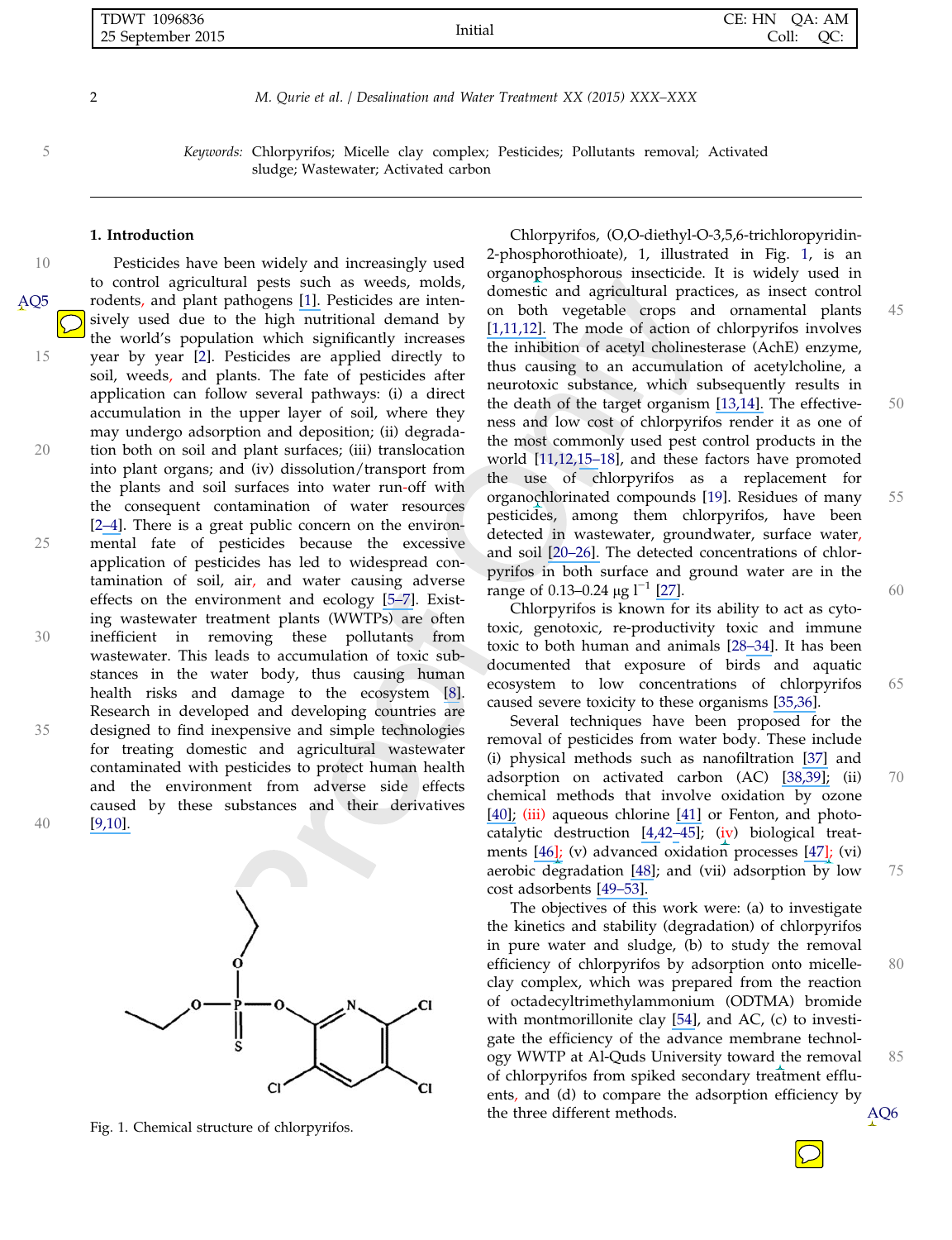#### 2. Experimental

#### 5 2.1. Materials

All chemicals were of analytical grade. The clay used was Wyoming Na-montmorillonite SWY-2 obtained from the Source Clays Registry (Clay Mineral Society, Colombia, MO, USA). Quartz sand (grain size 10 0.8–1.2 mm) was obtained from Negev industrial Octadecyltrimethylammonium (ODTMA) bromide was obtained from Sigma Aldrich. Chlorpyrifos and 3,5,6-tricloro-2-pyridoinol (TCP) were obtained in high purity from HPC company (Germany).

15 AC (12–20 mesh) was obtained from Sigma (Sigma Chemical Company, USA). Deionized water was used to prepare all solutions. Methanol, acetonitrile, and water were HPLC grade and purchased from Sigma Aldrich (Israel). Magnesium sulfate was obtained from

20 Sigma Aldrich (Israel).

#### 2.2. Instrumentations

High-pressure liquid chromatography system consists of an alliance 2695 HPLC and a Micromass<sup>®</sup> Masslynx<sup>™</sup> detector tandem photodiode array from 25 Waters (Milford, MA, USA). Data acquisition and control were carried out using Empower™ software Waters (Milford, MA, USA). Analytes were separated on a 4.6 mm × 150 mm C18 XBridge<sup>®</sup> column (5 µm particle size) used in conjunction with a used in conjunction 30 4.6 mm × <sup>20</sup> <sup>μ</sup>m XBridge™ C18 column. Microfilter of

 $0.45$  µm was used (Acrodisc<sup>®</sup> GHP, Waters). pH meter model HM-30G; TOA electronics™ was used to measure pH. C-18 (1 g) cartridges with 6 mL capacity and were purchased from Waters company 35 (Milford, MA, USA).

The identification of all metabolites was performed using an LC system coupled to a hybrid linear quadrupole ion trap (LTQ)—Fourier-transform ion cyclotron resonance (FT-ICR) mass spectrometer 40 (Thermo Fisher Scientific, Bremen, Germany). The different components of WWTP at Al-Quds University as

well as the characteristics of the membrane system were described previously [\[55,56\].](https://www.researchgate.net/publication/232804542_Efficiency_of_Advanced_Membrane_Wastewater_Treatment_Plant_towards_Removal_of_Aspirin_Salicylic_Acid_Paracetamol_and_p-Aminophenol?el=1_x_8&enrichId=rgreq-f6b5a74858dd4000c4d90479b77a495f-XXX&enrichSource=Y292ZXJQYWdlOzI4MzE2MzU3MztBUzoyODkyMTMwMjgyOTA1NjJAMTQ0NTk2NTE2NzgzOA==)

#### 2.3. Methods

#### 45 2.3.1. Micelle-clay complex preparation

The micelle-clay complex was prepared as described elsewhere [\[54\]](https://www.researchgate.net/publication/7867658_Water_Purification_of_Organic_Pollutants_by_Optimized_Micelle-Clay_Systems?el=1_x_8&enrichId=rgreq-f6b5a74858dd4000c4d90479b77a495f-XXX&enrichSource=Y292ZXJQYWdlOzI4MzE2MzU3MztBUzoyODkyMTMwMjgyOTA1NjJAMTQ0NTk2NTE2NzgzOA==). Briefly the micelle–clay complex was prepared by stirring 12.0 mM of ODTMA with 10.0 g  $L^{-1}$  clay for 72 h. Suspensions were cen-50 trifuged for 20 min at 15,000 rpm, supernatants were discarded and the complex was lyophilized.

#### 2.3.2. Batch adsorption studies

Batch adsorption experiments were carried out for solutions of chlorpyrifos in the concentrations range of 10–700 mg L<sup>-1</sup>. Experiments were performed in 55<br>100-mJ Frienmeyer flasks containing 0.125 g of either 100-mL Erlenmeyer flasks containing 0.125 g of either micelle-clay complex or AC. 25 mL of chlorpyrifos solutions having known initial concentration were then introduced to each flask. The flasks were shaken in an electric shaker for three hours at room tempera- 60 ture and then the content of each flask was centrifuged for  $5 \text{ min}$  and filtered through 0.45- $\mu$ m cellulose nitrate microfilters. The equilibrium concentration of chlorpyrifos was measured by HPLC. The same procedure was repeated for chlorpyrifos 65 metabolite, 3.5.6-tricloro-2-pyrinidol (TCP), using 10–300 mg  $L^{-1}$  with the same adsorbent dosage.

Kinetic studies on the extent of adsorption was determined by introducing 50 mL solution of  $50 \text{ mg } L^{-1}$  chlorpyrifos or TCP in 100-mL Erlenmeyer  $70$ flasks containing 0.50 g of micelle-clay complex and determining the concentration of the pesticide or its metabolite as a function of time.

#### 2.3.3. Analysis of adsorption isotherms

Equilibrium relationships between adsorbent and 75 adsorbate are described by adsorption isotherms. The most common models for adsorption processes are Langmuir and Freundlich adsorption isotherms. Langmuir isotherm is widely used for modeling equilibrium data and determination of the adsorption 80 capacity. Its linear form is given by Eq. (1):

$$
C_{\rm e}/Q_{\rm e} = 1/(KQ_{\rm max}) + C_{\rm e}/Q_{\rm max} \tag{1}
$$

where  $C_e$  is the equilibrium concentration of adsorbent (mg L−<sup>1</sup> ), Q<sup>e</sup> is the equilibrium mass of adsorbent per gram of adsorbate  $(\text{mg g}^{-1})$ , K is the Langmuir con-<br>stant  $(\text{Im } \text{m}^{-1})$  and  $\text{O}$  is the maximum mass of stant (L mg<sup>-1</sup>), and  $Q_{\text{max}}$  is the maximum mass of adsorbent removed per gram of adsorbate (mg  $g^{-1}$ ).

Freundlich isotherm describes equilibrium on heterogeneous surface and its linear form is given by Eq. (2): 90

$$
\log q_{\rm e} = \log k_{\rm F} + (1/n) \log C_{\rm e} \tag{2}
$$

where  $C_e$  is the equilibrium concentration of solute (mg  $L^{-1}$ ),  $q_e$  is the amount of solute adsorbed per unit weight of adsorbent (mg  $g^{-1}$ ), k is the relative adsorption capacity of the adsorbent (mg g<sup>-1</sup>), and *n* is the 95 intensity of the adsorption (I mg<sup>-1</sup>) intensity of the adsorption  $(L mg^{-1})$ .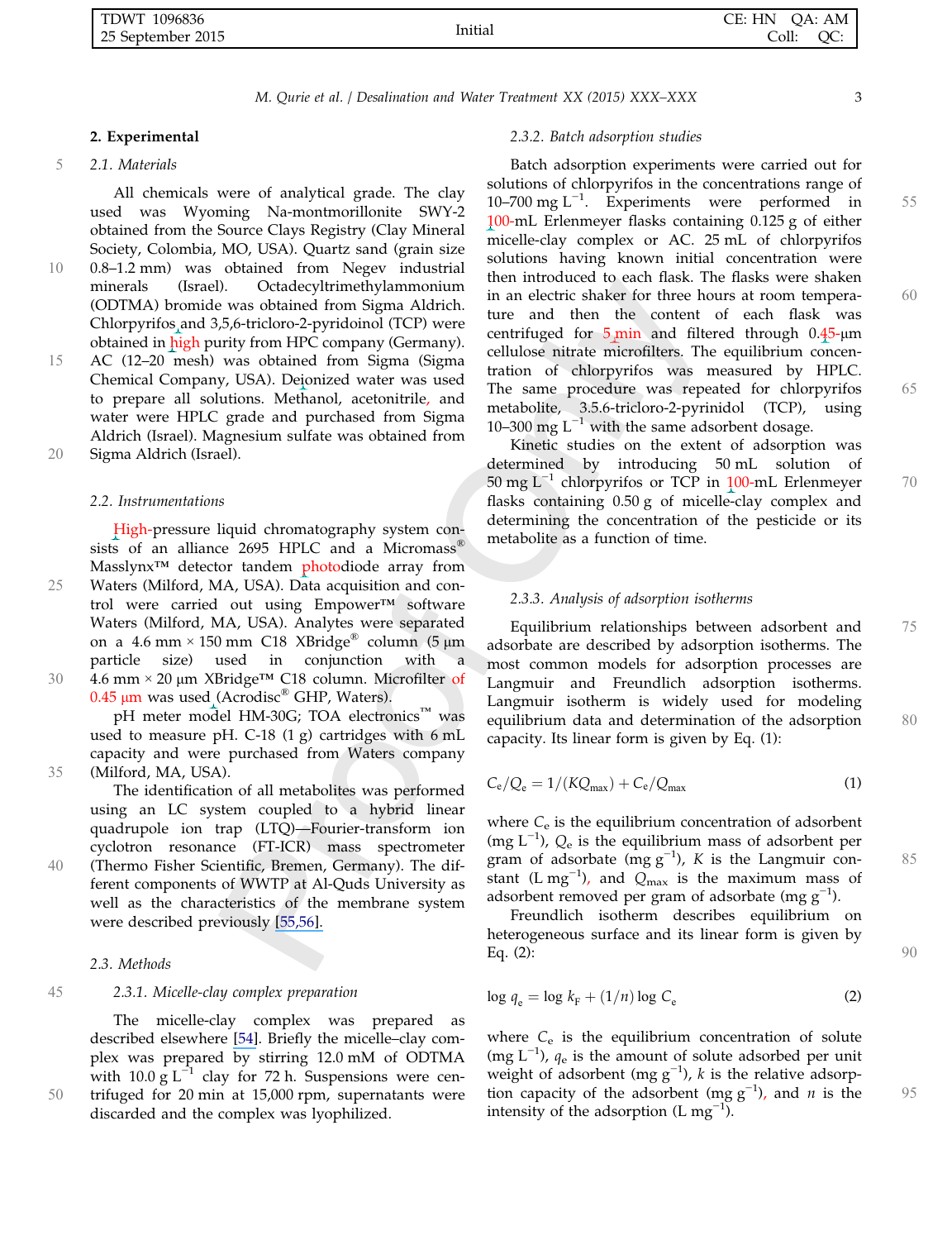| . TDWT<br>1096836 |         | CE: HN<br>OA: AM |
|-------------------|---------|------------------|
| 25 September 2015 | Initial | OC:<br>Coll:     |

#### 2.4. Efficiency of advanced membranes in Al-Quds University WWTP

Fig. 2 describes the layout of the advanced mem-5 brane technology WWTP; it includes two units of ultrafiltration (hollow fiber (HF-UF) and spiral wound (SW-UF)), AC, and reverse osmosis (RO), and this technology is installed in Al-Quds University WWTP which is located in Al-Quds University main campus 10 (Abu-Dies, Jerusalem, Palestine). To study the removal efficiency of chlorpyrifos by this advanced WWTP, 50 mL of 480 g  $L^{-1}$  chlorpyrifos solution were added to 500 L activated sludge effluent placed in the activated sludge reservoir (position number 1 in Fig. 2). 15 Five samples (numbered from 1 to 5) were collected using pre-cleaned 500-mL amber glass bottles. The samples were then filtrated using 0.45-μm cellulose nitrate filters and stored at 4˚C before being analyzed by HPLC.

#### 20 2.5. Filtration experiments

Column filter experiments were performed with  $50/1$  (w/w) mixtures of quartz sand and micelle-clay complex (13-cm layer) in a column of 18 cm in length and 4 cm in diameter. The mass of both micelle-clay 25 complex and sand was 3 g and 147 g, respectively. The bottom of the column was covered by 3-cm layer of wool. Quartz sand was thoroughly washed by distilled water and dried at 105°C for 24 h. Either 50 mg  $L^{-1}$  of chlorpyrifos or 75 mg  $L^{-1}$  of 3,5,6-tricloro-2-pyrinidol 30 (TCP) were prepared by dilution of the stock solution



Fig. 2. Layout of WWTP showing all treatment processes including HF-UF filters (hollow fiber), SW-UF (spiral wound), AC, and RO filters. The numbers in the diagram indicate the sampling locations in the plant.

Notes: (1) the effluent of activated sludge sample, (2) the sample of HF-UF effluent, (3) the sample of UF-SW effluent, (4) the sample of AC effluent, and (5) the sample of RO effluent.

with distilled water and were passed individually through the columns. The flow rate was adjusted to 2.0 mL min−<sup>1</sup> at 25˚C. Ten fractions of 100 mL each were collected and the concentration of the selected pesticide in each sample was determined by HPLC. 35

#### 2.6. Stability study in pure water and activated sludge

Stability studies of chlorpyrifos were performed at 25℃ by dissolving 100 mg L<sup>-1</sup> of chlorpyrifos either in pure water or in activated sludge, obtained from the WWTP located in the Al-Quds University. The kinetics 40 in the activated sludge was performed under continues aeration. Samples were collected at different time intervals, filtered using 0.45-μm cellulose nitrate filters and then analyzed by HPLC. The chemical structures of chlorpyrifos metabolites were identified by LC–MS. 45

#### 2.7. Sample and standard preparations for chromatographic analysis

#### 2.7.1. Stock solution

Stock solution was prepared by dissolving each pesticide (chlorpyrifos or TCP) standard in distilled 50 water to a final concentration of 500 mg  $L^{-1}$ .

#### 2.7.2. Calibration curves

The following diluted solutions were prepared from the stock solutions for chlorpyrifos and TCP: 0.10, 1.0, 2.0, 5.0, 10.0, 20.0, and 40.0 mg  $L^{-1}$ . 55<br>The optimal HPIC conditions for the analysis of

The optimal HPLC conditions for the analysis of chlorpyrifos and 3,5,6-trichloro-2-pyridinol (TCP) are summarized in Table 1.

#### 3. Results and discussion

#### 3.1. Effect of time 60

Fig. 3 summarizes the variation of chlorpyrifos's removal (percentage) vs. time as obtained in the batch

Table 1

Optimal chromatographic condition for HPLC analysis for chlorpyrifos or TCP; C-18 was selected as the separation column

| Parameter               | Chlorpyrifos     | TPC.             |
|-------------------------|------------------|------------------|
| Wavelength              | $290 \text{ nm}$ | $230 \text{ nm}$ |
| Flow rate               | 1 mL min $^{-1}$ | 1 mL min $^{-1}$ |
| % ACN in mobile phase   | 85%              | 75%              |
| % Water in mobile phase | 15%              | 25%              |
| Injection volume        | $10 \mu L$       | $10 \mu L$       |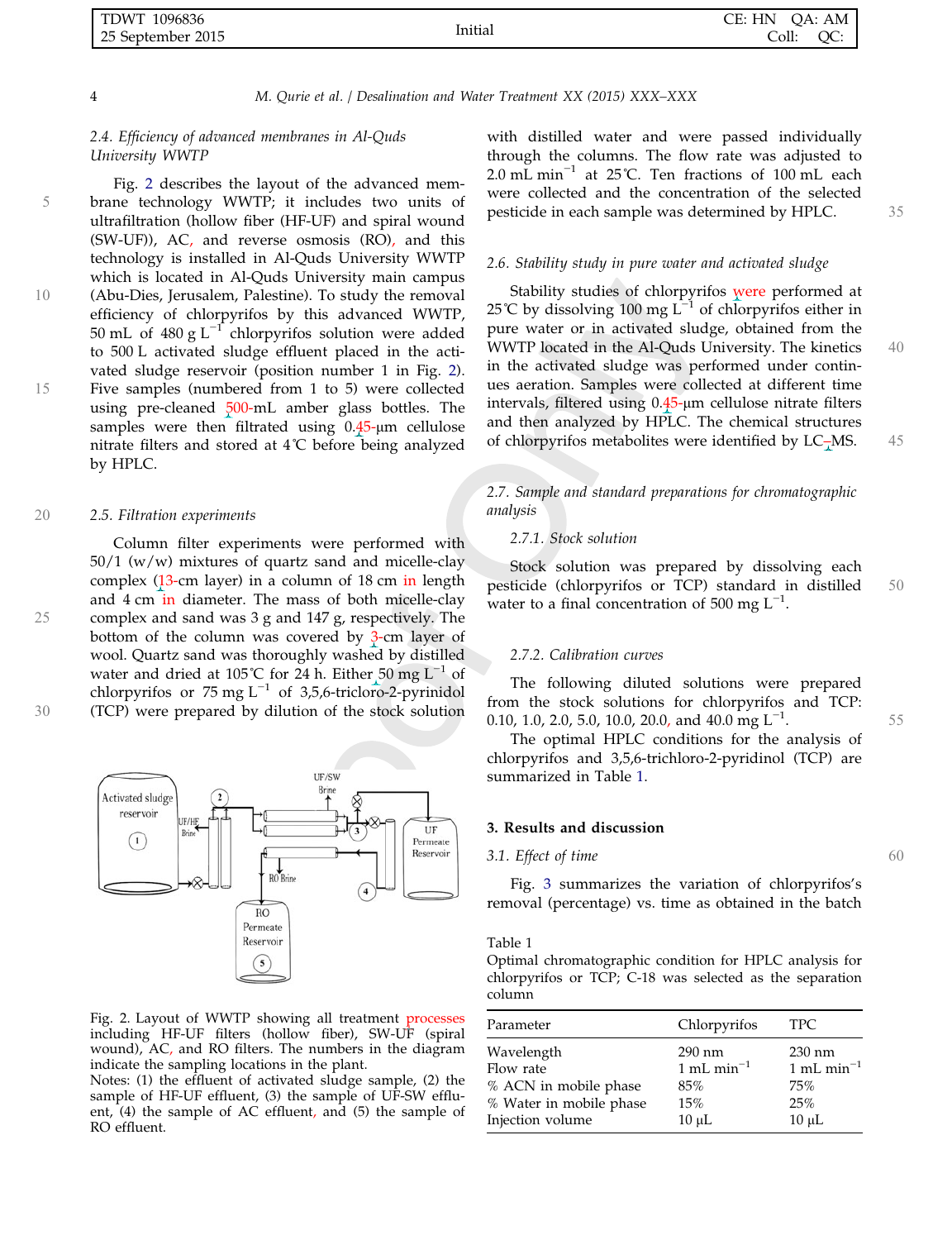| 1096836<br>TDWT   | $\cdots$ | CE: HN<br>OA: AM |
|-------------------|----------|------------------|
| 25 September 2015 | Initial  | QC:<br>Coll:     |



Fig. 3. Percentage removal (%) of chlorpyrifos using micelle-clay complex as a function of time. Initial concentration was 100 mg L<sup>−1</sup>. Adsorbent dose was 5 g L<sup>−1</sup>, pH 6.58, and T 25˚C.

experiments. In this study, 100 mL of 100 mg  $L^{-1}$ chlorpyrifos solutions were bought into contact with 5 0.5 g micelle-clay complex at 25˚C. Samples were collected and analyzed for chlorpyrifos concentration by HPLC. Examination of Fig. 3 demonstrates that the optimum contact time for the removal of chlorpyrifos is 30 min  $\pm$  5 min. The adsorption kinetics can be 10 divided into two steps: a fast step revealing at 5 min contact time to reach the equilibrium, while the second step is a slower one with  $30 \text{ min}$  contact time to reach the equilibrium. The overall removal efficiency of chlorpyrifos by micelles-clay complex at these 15 conditions reaches 90% after 180 min contact time.

#### 3.2. Adsorption isotherms

The adsorption isotherms of chlorpyrifos at different concentrations using both micelle-clay complex and AC were determined at 25˚C. The data were 20 fitted to both Langmuir and Freundlich isotherms. The adsorption parameters were calculated from Eqs. (1) and (2) and are summarized in Table 2. Comparison of the correlation coefficient  $(R^2)$  values for chlorpyrifos obtained from both adsorption isotherms for 25 micelles-clay complex and AC reveals that Langmuir isotherms fits the data better than Freundlich isotherm.

Table 2 reveals that the Langmuir adsorption parameters for AC ( $Q_{\text{max}} = 76.9 \text{ mg g}^{-1}$  and 30  $K = 0.098$  L mg<sup>-1</sup>) are higher than those obtained with<br>micelles-clay complex (Q - 11.49 mg  $\sigma^{-1}$  and micelles-clay complex  $(Q_{\text{max}} = 11.49 \text{ mg g}^{-1}$  and  $K = 0.017$  L mg<sup>-1</sup>). On the other hand, both adsorptions gave similar values for n but the adsorption by micelles-clay complex yielded larger value of  $k_F$ .

35 Table <sup>3</sup> lists the adsorption parameters for the removal of the major metabolite of chlorpyrifos, TCP,

by micelles-clay complex and AC using both Langmuir and Freundlich isotherms. Inspection of Table 3 demonstrates that Langmuir isotherms is better fit the data for AC, while Freundlich isotherm is better fit for 40 micelles-clay complex as judged by the  $R^2$  values. The micelle-clay complex yielded higher value of Qmax  $(26.18 \text{ mg g}^{-1})$  than AC  $(23.5 \text{ mg g}^{-1})$  with similar K value for both adsorbents  $(0.302 \text{ and } 0.357 \text{ L mg}^{-1})$ . The *n* and  $k_F$  values for AC were found to be higher 45 than those obtained by micelle-clay complex.

### 3.3. Removal of chlorpyrifos by the advance membrane WWTP

Fig. 4 summarizes the percentage removal efficiency of chlorpyrifos by HF-UF, SW-UF, AC, and RO 50 filters (see Section 2). The results indicate that the removal efficiency of HF-UF was 68%. On the other hand, 100% removal was reached by SW-UF and the AC filters, thus eliminating any need for the RO unit.

#### 3.4. Filtration experiments 55

Fig. 5 displays the percentage removal of chlorpyrifos and TCP by continuous flow method using bench top columns. The initial concentration of chlorpyrifos was 50.0 mg  $L^{-1}$  and that of TCP was  $75.0 \text{ mg L}^{-1}$ . For both experiments, the column con-<br>sisted of a mixture of sand and micelle-clay complex sisted of a mixture of sand and micelle-clay complex in a ratio of  $50/1$  (w/w). The flow rate was adjusted to 2 mL per min at a temperature of 25˚C; the total volume eluted through the columns was 1,000 mL. Fig. 5 indicates that the breakthrough point was 65 reached after the third fraction which indicates that this column is inefficient in removing chlorpyrifos at these conditions. To enhance the removal efficiency of these types of columns, several parameters are needed to be optimized such as weight percentage of the 70 micelle-clay complex, the column length, and flow rate.

It is planned that such changes to these parameters will be addressed during the design of large-scale columns which will be integrated within the existing 75 WWTPs in the near future.

Furthermore, Fig. 5 demonstrates that micelle-clay complex is very efficient for the removal of TCP. 1,000 mL of 75 mg  $L^{-1}$  of TCP was eluted through the column filter. At the end of the experiment, a complete removal was observed for all fractions. 3.0 g of micelle clay complex completely removed 75.0 mg of TCP; it implies that 1.0 g of ODTMA complex (clay micelles complex) has the potential to remove 81.3 mg of TCP. The negatively charged and polar TCP may 85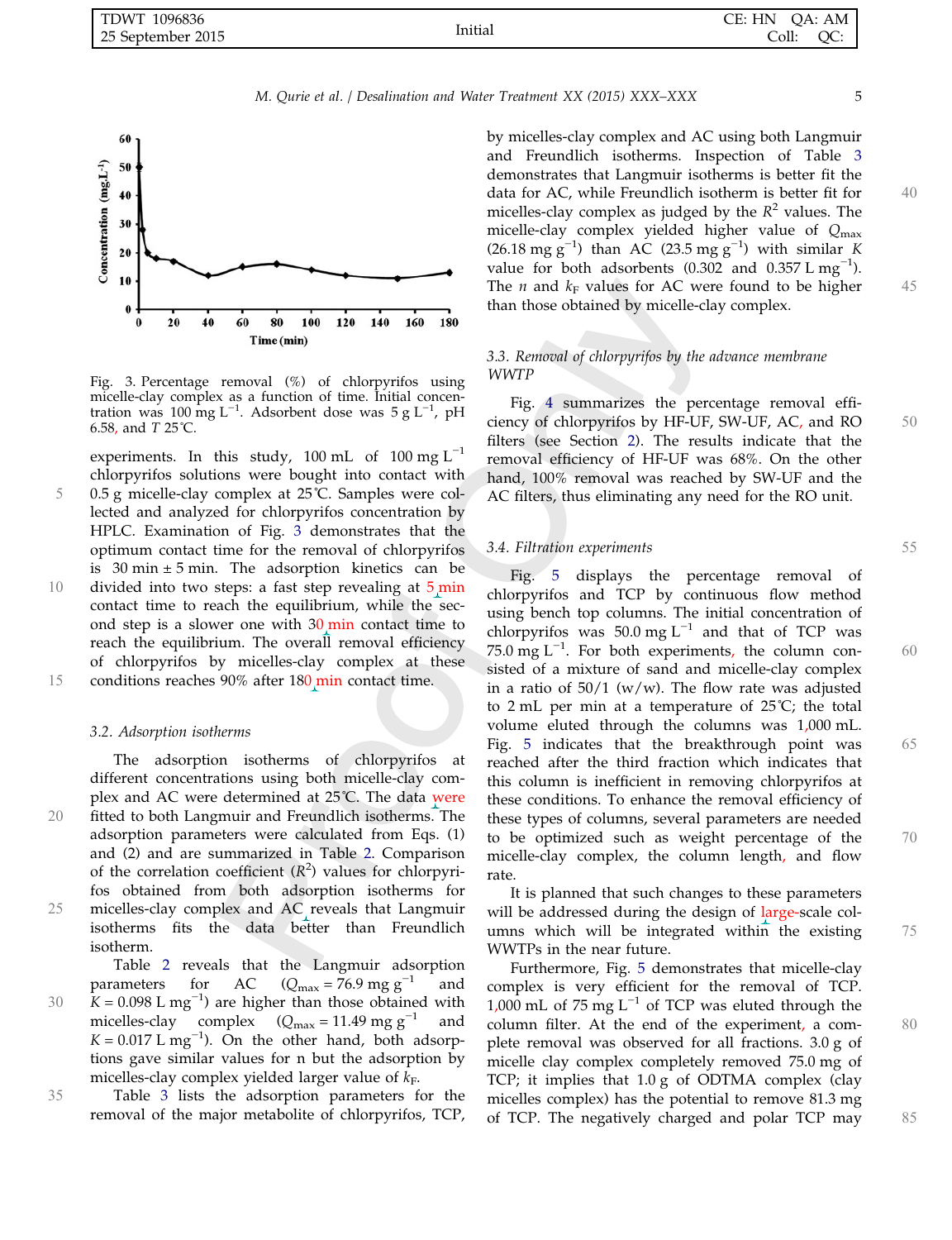| 1096836<br>  TDWT |         | HN<br>CE:<br>OA: AM |
|-------------------|---------|---------------------|
| 25 September 2015 | Initial | Coll:<br>QC:        |

Table 2

Adsorption isotherms parameters for chlorpyrifos on both clay-micelles complex and AC, using Langmuir and Freundlich equations. Contact time =  $3 \text{ h}$  and  $T = 25 \text{°C}$ 

|                                          | Langmuir equation (1) |                                        |                                      | Freundlich equation (2) |                                      |                                      |
|------------------------------------------|-----------------------|----------------------------------------|--------------------------------------|-------------------------|--------------------------------------|--------------------------------------|
| Type of adsorbents                       | $R^2$                 | $Q_{\text{max}}$ (mg g <sup>-1</sup> ) | $K(L \, mg^{-1})$                    | $R^2$                   | $n (=0.05)$                          | $k_{\rm F}$                          |
| Micelle-clay complex<br>Activated carbon | 0.910<br>0.997        | $11.49 \pm 0.02$<br>$76.9 \pm 0.02$    | $0.017 \pm 0.01$<br>$0.098 \pm 0.01$ | 0.890<br>0.890          | $3.413 \pm 0.01$<br>$3.745 \pm 0.01$ | $1.683 \pm 0.01$<br>$18.75 \pm 0.01$ |

Table 3

Adsorption isotherms parameters for TCP on both clay-micelles complex and activated carbon, using Langmuir and Freundlich equations. Contact time =  $3 \text{ h}$ , and  $T = 25 \text{°C}$ 

|                                          | Langmuir equation (1) |                                        |                                      | Freundlich equation (2) |                                    |                                    |
|------------------------------------------|-----------------------|----------------------------------------|--------------------------------------|-------------------------|------------------------------------|------------------------------------|
| Type of adsorbents                       | $R^2$                 | $Q_{\text{max}}$ (mg g <sup>-1</sup> ) | $K$ (1 mg <sup>-1</sup> )            | $R^2$                   | $n (=0.05)$                        | Kг                                 |
| Micelle-clay complex<br>Activated carbon | 0.943<br>0.967        | $26.18 \pm 0.02$<br>$23.5 \pm 0.02$    | $0.302 \pm 0.01$<br>$0.357 \pm 0.01$ | 0.993<br>0.887          | $1.29 \pm 0.01$<br>$1.68 \pm 0.01$ | $2.10 \pm 0.01$<br>$3.20 \pm 0.01$ |





Fig. 4. Percentage removal of chlorpyrifos from Al-Quds University WWTP which includes ultrafiltration-hollow fiber unit (UF-HF), ultrafiltration-spiral wound unit (UF-SW), activated carbon column (AC), and RO filters.

be the cause for its high adsorption capacity and significant removal.

#### 3.5. Stability of chlorpyrifos in sludge and characterization of its metabolites

5 Biodegradation analysis was performed in batch cultures using chlorpyrifos solutions  $(100 \text{ mg L}^{-1})$  to determine its degradation rate and verify the formation of various metabolites formed in sludge. The biodegradation study of chlorpyrifos was monitored 10 by HPLC. The various chlorpyrifos's metabolites formed during the study period were identified by LC–MS. Accurate analysis by MS and MS/MS was made to identify chlorpyrifos degradation products and an ion chromatogram (XIC) of chlorpyrifos

Fig. 5. Filtration of chlorpyrifos and trichloro-2-pyridinol (TCP) by a laboratory filter, which includes a micelle-clay complex mixed with excess sand at 1:50  $(w/w)$ . The flow rate was 2.0 mL min<sup>-1</sup>. Initial concentrations of chlorpyrifos and TCP were 50.0 and 75.0 mg L<sup>-1</sup>, respectively, pH 6.58, and  $T = 25^{\circ}C$ .

biodegradation was conducted as well. The benefit of 15 using very selective extracted ion chromatograms by FTICR–MS generated with a tight mass-to-charge ratio window of  $\pm 0.0010$  units around each selected protonated molecule (i.e.  $[M + H]^+ \pm 1.0$  mDa) is to reduce the signal complexity of the total ion current trace 20 (data not shown).

Fig. 6 summarizes the degradation rate of chlorpyrifos in fresh water and sludge. The results reveal that chlorpyrifos underwent degradation in both, sludge, and fresh water. The hydrolysis reaction in 25 both media was found to follow first-order kinetics with a rate constant of  $7.10 \times 10^{-8}$  ( $R^2 = 0.999$ ) in pure water and of  $9.30 \times 10^{-8}$  ( $R^2 = 0.996$ ) in sludge.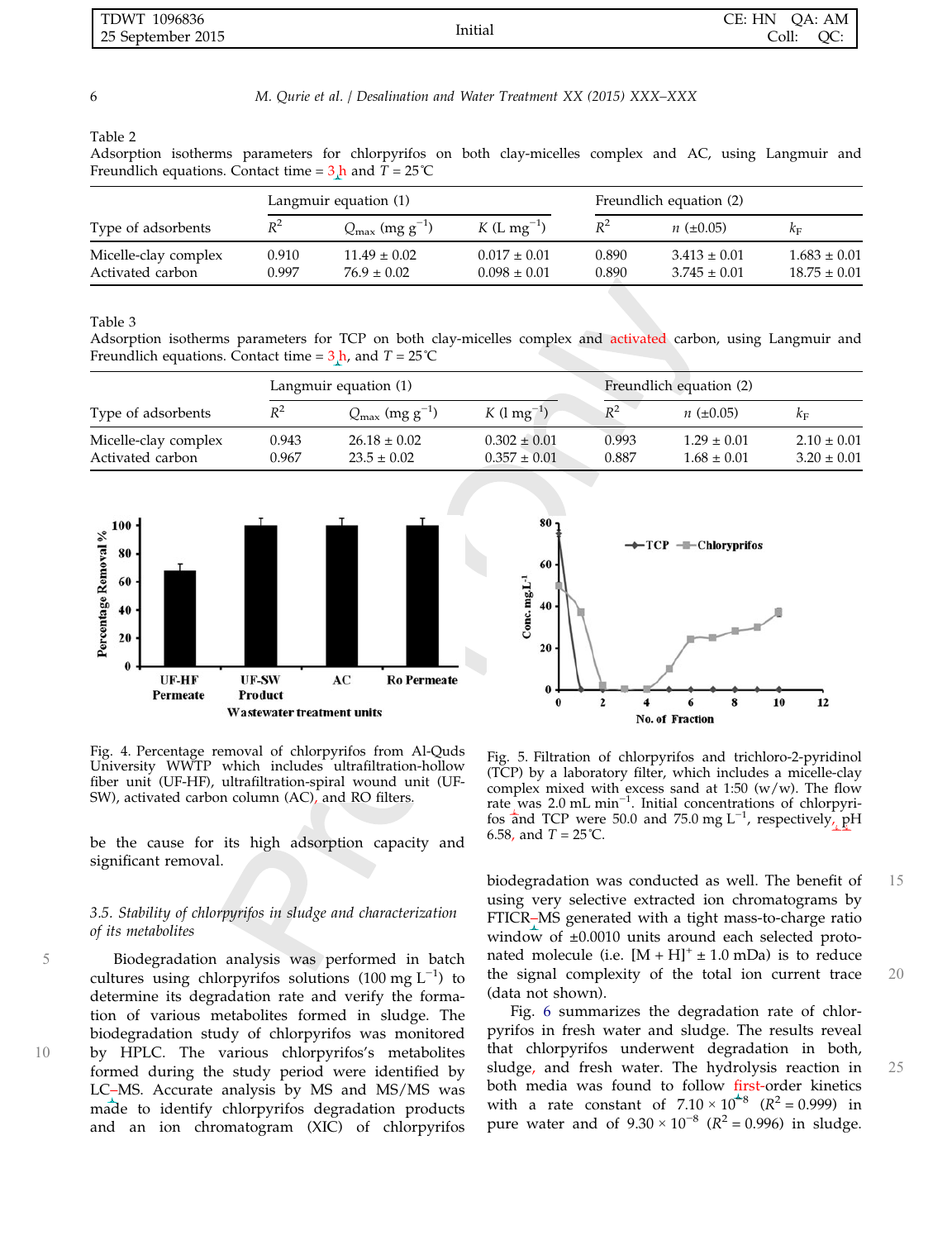

Fig. 6. Kinetics of chlorpyrifos degradations in the activated sludge and fresh water at 25°C; initial concentration of chlorpyrifos was 100 mg  $1^{-1}$ , pH 6.58, and T = 25 °C.

Chlorpyrifos degradation's half-life in pure water 5 was 112 d and in sludge was 85.9 d. In similar studies on the biodegradation of chlorpyrifos by different specific strains of bacteria and fungus, the half-life values reported were between 12 and 17 d as compared to 128 d in mineral salt liquid as a control 10 [\[57\]](https://www.researchgate.net/publication/261100001_Biodegradation_of_Chlorpyrifos_by_Microbial_Strains_Isolated_from_Agricultural_Wastewater?el=1_x_8&enrichId=rgreq-f6b5a74858dd4000c4d90479b77a495f-XXX&enrichSource=Y292ZXJQYWdlOzI4MzE2MzU3MztBUzoyODkyMTMwMjgyOTA1NjJAMTQ0NTk2NTE2NzgzOA==). Our biodegradation results in pure water are very close to the results obtained by the control; however, the half-life in sludge is sevenfold larger than that obtained in specific bacteria. This result is not surprising since the concentrations of these <sup>15</sup> strains in the sludge are expected to be much lower than in pure strain. Fig. 7 illustrates the extracted ion chromatogram for chlorpyrifos solution in sludge after 40 d of biodegradation. The chromatogram shows two major biodegradations products at reten-20 tion times of 3.30 and 7.36 min based on the accurate  $m/z$  ratio. Table 6 lists the various proposed metabolites according to their molecular anions, chemical formula, retention time, chemical structure, and

25 Chlorpyrifos was found to undergo degradation in natural environmental waters. It was reported that the hydrolysis of chlorpyrifos ester group is the most labile function in the pesticide and the sole degradation pathway proceeds by its cleavage [\[58](https://www.researchgate.net/publication/224911182_Hydrolysis_of_Chlorpyrifos_in_Natural_Waters_of_the_Chesapeake_Bay?el=1_x_8&enrichId=rgreq-f6b5a74858dd4000c4d90479b77a495f-XXX&enrichSource=Y292ZXJQYWdlOzI4MzE2MzU3MztBUzoyODkyMTMwMjgyOTA1NjJAMTQ0NTk2NTE2NzgzOA==)[–](https://www.researchgate.net/publication/11492170_Enzymes_involved_in_the_detoxification_of_organophosphorus_carbamate_and_pyrethroid_insecticides_through_hydrolysis?el=1_x_8&enrichId=rgreq-f6b5a74858dd4000c4d90479b77a495f-XXX&enrichSource=Y292ZXJQYWdlOzI4MzE2MzU3MztBUzoyODkyMTMwMjgyOTA1NjJAMTQ0NTk2NTE2NzgzOA==)[60\]](https://www.researchgate.net/publication/47301088_Hydrolysis_of_organophosphorus_compounds_by_microbial_enzymes?el=1_x_8&enrichId=rgreq-f6b5a74858dd4000c4d90479b77a495f-XXX&enrichSource=Y292ZXJQYWdlOzI4MzE2MzU3MztBUzoyODkyMTMwMjgyOTA1NjJAMTQ0NTk2NTE2NzgzOA==). The 30 cleavage of the phosphate ester bond of chlorpyrifos results in the formation of two metabolites: 3,5,6-trichloro-2-pyridinol (TCP) and diethylthiophosphoric acid (DETP) [\[61,](https://www.researchgate.net/publication/15521513_Environmental_Fate_of_Chlorpyrifos?el=1_x_8&enrichId=rgreq-f6b5a74858dd4000c4d90479b77a495f-XXX&enrichSource=Y292ZXJQYWdlOzI4MzE2MzU3MztBUzoyODkyMTMwMjgyOTA1NjJAMTQ0NTk2NTE2NzgzOA==)62]. In most cases, it was found that such ester cleavage occurs as a result of microbial 35 activity via the phosphatase enzymes found in such bacteria [\[6](https://www.researchgate.net/publication/24211039_Biodegradation_of_chlorpyrifos_and_its_hydrolysis_product_356-trichloro-2-pyridinol_by_Bacillus_pumilus_strain_C2A1?el=1_x_8&enrichId=rgreq-f6b5a74858dd4000c4d90479b77a495f-XXX&enrichSource=Y292ZXJQYWdlOzI4MzE2MzU3MztBUzoyODkyMTMwMjgyOTA1NjJAMTQ0NTk2NTE2NzgzOA==)[3–67\].](https://www.researchgate.net/publication/8415557_Biodegradation_of_Chlorpyrifos_by_Enterobacter_Strain_B-14_and_Its_Use_in_Bioremediation_of_Contaminated_Soils?el=1_x_8&enrichId=rgreq-f6b5a74858dd4000c4d90479b77a495f-XXX&enrichSource=Y292ZXJQYWdlOzI4MzE2MzU3MztBUzoyODkyMTMwMjgyOTA1NjJAMTQ0NTk2NTE2NzgzOA==)

molecular weights.

AQ7

It should be emphasized that the presence of TCP in wastewaters are more common than the presence of its parent compound, chlorpyrifos, due to the fact



Fig. 7. The extracted ion chromatograms (XICs) by LC/ ESI-FTICRMS acquired in positive ion mode (C) and in negative ion mode  $(A \text{ and } B)$  of a chlorpyrifos solutions after 40 d of biodegradation. The ions monitored are displayed in each trace and correspond to the most abundant protonated or deprotonated molecules,  $[M + H]^{+}$  or  $[M - H]$ , using a restricted window of ±0.0010 m/z unit centered around each selected ion (right side).

that TCP is much more water soluble and thus it is  $40$ considered a risky and dangerous soil and aquatic pollutant. Further, it is worth noting that TCP is listed in Environmental Protection Agency (EPA) as potential endocrine-disrupting chemical [63,68–72].

Our proposed diagram for chlorpyrifos degrada- 45 tion and biodegradation to TCP and DETP is shown in Fig. 8.



Fig. 8. Proposed transformation pathway for the biodegradation of chlorpyrifos (A), to its metabolites, TCP  $(B)$ , and DETP  $(C)$ .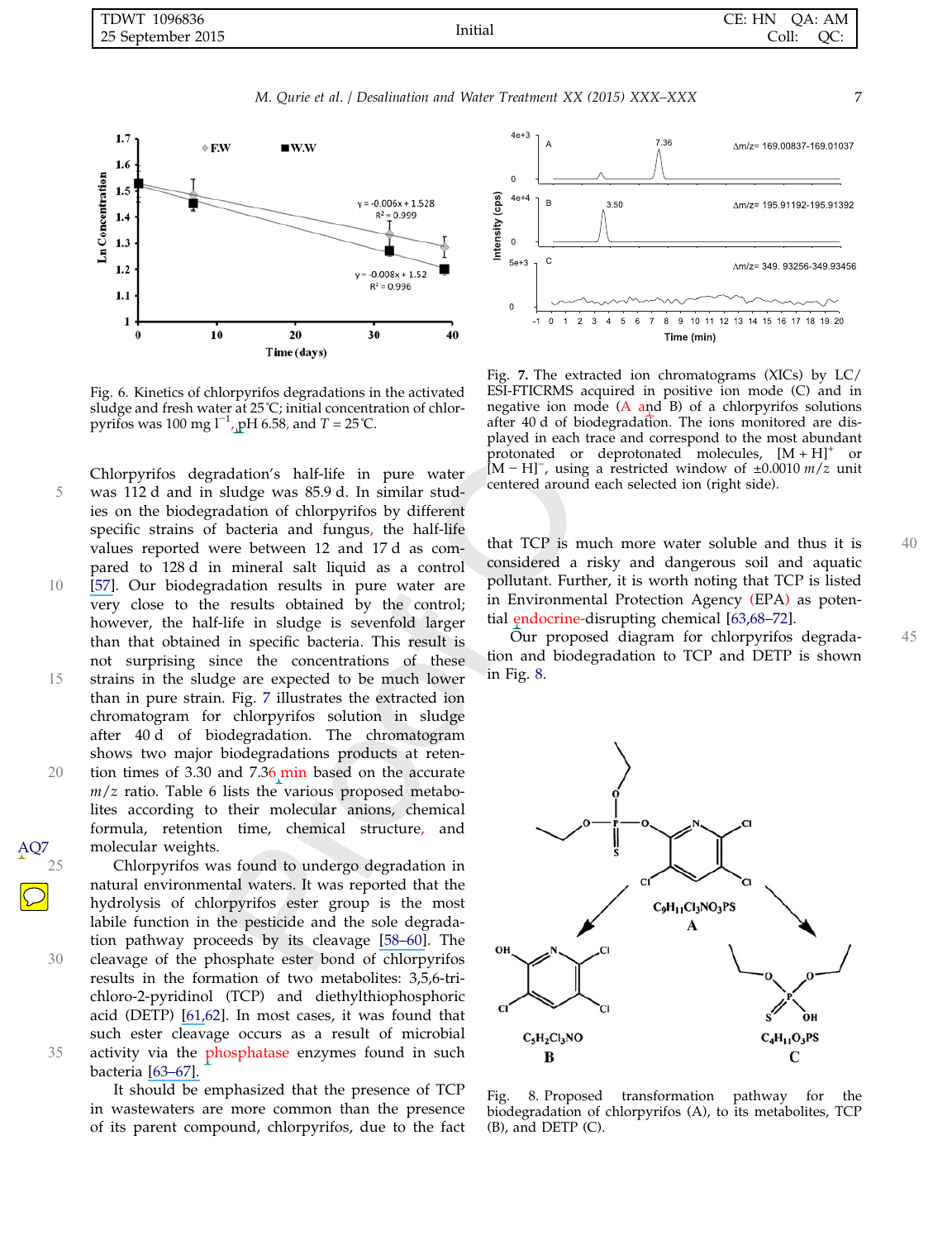| . TDWT<br>1096836 |         | CE: HN<br>OA: AM |
|-------------------|---------|------------------|
| 25 September 2015 | Initial | Coll:<br>QC.     |

#### 4. Conclusions

The advanced WWTP utilizing UF (HF and SW), 5 AC, and RO demonstrated that UF-HF unit is not efficient in removing chlorpyrifos from spiked wastewater, whereas UF-SW followed by AC filters were sufficient for a complete removal of chlorpyrifos.

The chlorpyrifos stability study revealed that chlor-10 pyrifos was unstable in both water and sludge and it underwent degradation to two metabolites, TCP and DETP.

In adsorption kinetics, it can be concluded that the optimum contact time for chlorpyrifos removal is 30 15 <sup>±</sup> 5 min. The overall removal of 0.5 g of micelle clay complex in 100 mg L−<sup>1</sup> reaches 90% after 180 min.

Adsorption isotherms studies on ODTMA micelleclay complex and AC revealed that under steady-state conditions both adsorbents can be efficient in chlorpyri-20 fos removal. The micelle-clay complex demonstrated an efficient removal for chlorpyrifos and its metabolite (TCP) in filtration experiment with fast removal for TCP, which implies that 1 g of ODTMA, can remove 81.26 mg of 75 mg L<sup>-1</sup> TCP and 30.65 mg of 50 mg L<sup>-1</sup> 25 chlorpyrifos after elution of 1,000 mL solutions.

#### References

- [1] P. Prasertsup, N. Ariyakanon, Removal of chlorpyrifos by water lettuce (Pistia stratiotes L.) and duckweed (Lemna minor L.), Int. J. Phytorem. 13 (2011) 383–395.
- [2] A.C. Affam, S.R.M. Kutty, M. Chaudhuri, Solar photo-Fenton induced degradation of combined chlorpyrifos, cypermethrin and chlorothalonil pesticides in aqueous solution, World Acad. Sci. Eng. Technol. 6(2) (2012) 70–76.
- 35 [3] [S. Kundu, A. Pal, A.K. Dikshit, UV induced degrada](https://www.researchgate.net/publication/222431661_UV_Induced_Degradation_of_Herbicide_24-D_Kinetics_Mechanism_and_Effect_of_Various_Conditions_on_the_Degradation?el=1_x_8&enrichId=rgreq-f6b5a74858dd4000c4d90479b77a495f-XXX&enrichSource=Y292ZXJQYWdlOzI4MzE2MzU3MztBUzoyODkyMTMwMjgyOTA1NjJAMTQ0NTk2NTE2NzgzOA==)[tion of herbicide 2,4-D: Kinetics, mechanism and effect](https://www.researchgate.net/publication/222431661_UV_Induced_Degradation_of_Herbicide_24-D_Kinetics_Mechanism_and_Effect_of_Various_Conditions_on_the_Degradation?el=1_x_8&enrichId=rgreq-f6b5a74858dd4000c4d90479b77a495f-XXX&enrichSource=Y292ZXJQYWdlOzI4MzE2MzU3MztBUzoyODkyMTMwMjgyOTA1NjJAMTQ0NTk2NTE2NzgzOA==) [of various conditions on the degradation, Sep. Purif.](https://www.researchgate.net/publication/222431661_UV_Induced_Degradation_of_Herbicide_24-D_Kinetics_Mechanism_and_Effect_of_Various_Conditions_on_the_Degradation?el=1_x_8&enrichId=rgreq-f6b5a74858dd4000c4d90479b77a495f-XXX&enrichSource=Y292ZXJQYWdlOzI4MzE2MzU3MztBUzoyODkyMTMwMjgyOTA1NjJAMTQ0NTk2NTE2NzgzOA==) [Technol. 44\(2\) \(2005\) 121–129.](https://www.researchgate.net/publication/222431661_UV_Induced_Degradation_of_Herbicide_24-D_Kinetics_Mechanism_and_Effect_of_Various_Conditions_on_the_Degradation?el=1_x_8&enrichId=rgreq-f6b5a74858dd4000c4d90479b77a495f-XXX&enrichSource=Y292ZXJQYWdlOzI4MzE2MzU3MztBUzoyODkyMTMwMjgyOTA1NjJAMTQ0NTk2NTE2NzgzOA==)
- [4] [N.M. Mahmoodi, M. Arami, N.Y. Limaee, K. Gharanjig,](https://www.researchgate.net/publication/6654193_Photocatalytic_Degradation_of_Agricultural_N-Heterocyclic_Organic_Pollutants_Using_Immobilized_Nanoparticles_of_Titania?el=1_x_8&enrichId=rgreq-f6b5a74858dd4000c4d90479b77a495f-XXX&enrichSource=Y292ZXJQYWdlOzI4MzE2MzU3MztBUzoyODkyMTMwMjgyOTA1NjJAMTQ0NTk2NTE2NzgzOA==) [40](https://www.researchgate.net/publication/6654193_Photocatalytic_Degradation_of_Agricultural_N-Heterocyclic_Organic_Pollutants_Using_Immobilized_Nanoparticles_of_Titania?el=1_x_8&enrichId=rgreq-f6b5a74858dd4000c4d90479b77a495f-XXX&enrichSource=Y292ZXJQYWdlOzI4MzE2MzU3MztBUzoyODkyMTMwMjgyOTA1NjJAMTQ0NTk2NTE2NzgzOA==) [Photocatalytic degradation of agricultural N-hetero](https://www.researchgate.net/publication/6654193_Photocatalytic_Degradation_of_Agricultural_N-Heterocyclic_Organic_Pollutants_Using_Immobilized_Nanoparticles_of_Titania?el=1_x_8&enrichId=rgreq-f6b5a74858dd4000c4d90479b77a495f-XXX&enrichSource=Y292ZXJQYWdlOzI4MzE2MzU3MztBUzoyODkyMTMwMjgyOTA1NjJAMTQ0NTk2NTE2NzgzOA==)[cyclic organic pollutants using immobilized nanoparti](https://www.researchgate.net/publication/6654193_Photocatalytic_Degradation_of_Agricultural_N-Heterocyclic_Organic_Pollutants_Using_Immobilized_Nanoparticles_of_Titania?el=1_x_8&enrichId=rgreq-f6b5a74858dd4000c4d90479b77a495f-XXX&enrichSource=Y292ZXJQYWdlOzI4MzE2MzU3MztBUzoyODkyMTMwMjgyOTA1NjJAMTQ0NTk2NTE2NzgzOA==)[cles of titania, J. Hazard. Mater. 145 \(2007\) 65–71.](https://www.researchgate.net/publication/6654193_Photocatalytic_Degradation_of_Agricultural_N-Heterocyclic_Organic_Pollutants_Using_Immobilized_Nanoparticles_of_Titania?el=1_x_8&enrichId=rgreq-f6b5a74858dd4000c4d90479b77a495f-XXX&enrichSource=Y292ZXJQYWdlOzI4MzE2MzU3MztBUzoyODkyMTMwMjgyOTA1NjJAMTQ0NTk2NTE2NzgzOA==)
- [5] [K. Johnsen, C.S. Jacobsen, V. Torsvik, J. Sorensen,](https://www.researchgate.net/publication/225913373_Pesticide_effects_on_bacterial_diversity_in_agricultural_soils_-_A_review?el=1_x_8&enrichId=rgreq-f6b5a74858dd4000c4d90479b77a495f-XXX&enrichSource=Y292ZXJQYWdlOzI4MzE2MzU3MztBUzoyODkyMTMwMjgyOTA1NjJAMTQ0NTk2NTE2NzgzOA==) [Pesticide effects on bacterial diversity in agricultural](https://www.researchgate.net/publication/225913373_Pesticide_effects_on_bacterial_diversity_in_agricultural_soils_-_A_review?el=1_x_8&enrichId=rgreq-f6b5a74858dd4000c4d90479b77a495f-XXX&enrichSource=Y292ZXJQYWdlOzI4MzE2MzU3MztBUzoyODkyMTMwMjgyOTA1NjJAMTQ0NTk2NTE2NzgzOA==) [45](https://www.researchgate.net/publication/225913373_Pesticide_effects_on_bacterial_diversity_in_agricultural_soils_-_A_review?el=1_x_8&enrichId=rgreq-f6b5a74858dd4000c4d90479b77a495f-XXX&enrichSource=Y292ZXJQYWdlOzI4MzE2MzU3MztBUzoyODkyMTMwMjgyOTA1NjJAMTQ0NTk2NTE2NzgzOA==) [soils—A review, Biol. Fertil. Soils 33 \(2001\) 443–453.](https://www.researchgate.net/publication/225913373_Pesticide_effects_on_bacterial_diversity_in_agricultural_soils_-_A_review?el=1_x_8&enrichId=rgreq-f6b5a74858dd4000c4d90479b77a495f-XXX&enrichSource=Y292ZXJQYWdlOzI4MzE2MzU3MztBUzoyODkyMTMwMjgyOTA1NjJAMTQ0NTk2NTE2NzgzOA==)
	- [6] [B.K. Singh, A. Walker, D.J. Wright, Persistence of chlor](https://www.researchgate.net/publication/11270196_Persistence_of_Chlorpyrifos_Fenamiphos_Chlorothalonil_and_Pendimethalin_in_Soil_and_Their_Effects_on_Soil_Microbial_Characteristics?el=1_x_8&enrichId=rgreq-f6b5a74858dd4000c4d90479b77a495f-XXX&enrichSource=Y292ZXJQYWdlOzI4MzE2MzU3MztBUzoyODkyMTMwMjgyOTA1NjJAMTQ0NTk2NTE2NzgzOA==)[pyrifos, fenamiphos, chlorothalonil, and pendimethalin](https://www.researchgate.net/publication/11270196_Persistence_of_Chlorpyrifos_Fenamiphos_Chlorothalonil_and_Pendimethalin_in_Soil_and_Their_Effects_on_Soil_Microbial_Characteristics?el=1_x_8&enrichId=rgreq-f6b5a74858dd4000c4d90479b77a495f-XXX&enrichSource=Y292ZXJQYWdlOzI4MzE2MzU3MztBUzoyODkyMTMwMjgyOTA1NjJAMTQ0NTk2NTE2NzgzOA==) [in soil and their effects on soil microbial characteristics,](https://www.researchgate.net/publication/11270196_Persistence_of_Chlorpyrifos_Fenamiphos_Chlorothalonil_and_Pendimethalin_in_Soil_and_Their_Effects_on_Soil_Microbial_Characteristics?el=1_x_8&enrichId=rgreq-f6b5a74858dd4000c4d90479b77a495f-XXX&enrichSource=Y292ZXJQYWdlOzI4MzE2MzU3MztBUzoyODkyMTMwMjgyOTA1NjJAMTQ0NTk2NTE2NzgzOA==) [Bull. Environ. Contam. Toxicol. 69 \(2002\) 181–188.](https://www.researchgate.net/publication/11270196_Persistence_of_Chlorpyrifos_Fenamiphos_Chlorothalonil_and_Pendimethalin_in_Soil_and_Their_Effects_on_Soil_Microbial_Characteristics?el=1_x_8&enrichId=rgreq-f6b5a74858dd4000c4d90479b77a495f-XXX&enrichSource=Y292ZXJQYWdlOzI4MzE2MzU3MztBUzoyODkyMTMwMjgyOTA1NjJAMTQ0NTk2NTE2NzgzOA==)
- <sup>50</sup> [7] [R.K. Bhagobaty, A. Malik, Utilization of chlorpyrifos](https://www.researchgate.net/publication/248701406_Utilization_of_chlorpyrifos_as_a_sole_source_of_carbon_by_bacteria_isolated_from_wastewater_irrigated_agricultural_soils_in_an_industrial_ares_of_western_Uttar_Pradesh_India?el=1_x_8&enrichId=rgreq-f6b5a74858dd4000c4d90479b77a495f-XXX&enrichSource=Y292ZXJQYWdlOzI4MzE2MzU3MztBUzoyODkyMTMwMjgyOTA1NjJAMTQ0NTk2NTE2NzgzOA==) [as a sole sources of carbon by bacteria isolated from](https://www.researchgate.net/publication/248701406_Utilization_of_chlorpyrifos_as_a_sole_source_of_carbon_by_bacteria_isolated_from_wastewater_irrigated_agricultural_soils_in_an_industrial_ares_of_western_Uttar_Pradesh_India?el=1_x_8&enrichId=rgreq-f6b5a74858dd4000c4d90479b77a495f-XXX&enrichSource=Y292ZXJQYWdlOzI4MzE2MzU3MztBUzoyODkyMTMwMjgyOTA1NjJAMTQ0NTk2NTE2NzgzOA==) [wastewater irrigated agriculture soils in an industrial](https://www.researchgate.net/publication/248701406_Utilization_of_chlorpyrifos_as_a_sole_source_of_carbon_by_bacteria_isolated_from_wastewater_irrigated_agricultural_soils_in_an_industrial_ares_of_western_Uttar_Pradesh_India?el=1_x_8&enrichId=rgreq-f6b5a74858dd4000c4d90479b77a495f-XXX&enrichSource=Y292ZXJQYWdlOzI4MzE2MzU3MztBUzoyODkyMTMwMjgyOTA1NjJAMTQ0NTk2NTE2NzgzOA==) [area of western Uttar Pradesh, India, Res. J. Microbiol.](https://www.researchgate.net/publication/248701406_Utilization_of_chlorpyrifos_as_a_sole_source_of_carbon_by_bacteria_isolated_from_wastewater_irrigated_agricultural_soils_in_an_industrial_ares_of_western_Uttar_Pradesh_India?el=1_x_8&enrichId=rgreq-f6b5a74858dd4000c4d90479b77a495f-XXX&enrichSource=Y292ZXJQYWdlOzI4MzE2MzU3MztBUzoyODkyMTMwMjgyOTA1NjJAMTQ0NTk2NTE2NzgzOA==) [3\(5\) \(2008\) 293–307.](https://www.researchgate.net/publication/248701406_Utilization_of_chlorpyrifos_as_a_sole_source_of_carbon_by_bacteria_isolated_from_wastewater_irrigated_agricultural_soils_in_an_industrial_ares_of_western_Uttar_Pradesh_India?el=1_x_8&enrichId=rgreq-f6b5a74858dd4000c4d90479b77a495f-XXX&enrichSource=Y292ZXJQYWdlOzI4MzE2MzU3MztBUzoyODkyMTMwMjgyOTA1NjJAMTQ0NTk2NTE2NzgzOA==)
- 55 [8] R.M. Agudelo, M.L. Jaramillo, G. Peñuela, Comparison [of the removal of chlorpyrifos and dissolved organic](https://www.researchgate.net/publication/225295381_Comparison_of_the_removal_of_chlorpyrifos_and_dissolved_organic_carbon_in_horizontal_sub-surface_and_surface_flow_wetlands?el=1_x_8&enrichId=rgreq-f6b5a74858dd4000c4d90479b77a495f-XXX&enrichSource=Y292ZXJQYWdlOzI4MzE2MzU3MztBUzoyODkyMTMwMjgyOTA1NjJAMTQ0NTk2NTE2NzgzOA==) [carbon in horizontal sub-surface and surface flow](https://www.researchgate.net/publication/225295381_Comparison_of_the_removal_of_chlorpyrifos_and_dissolved_organic_carbon_in_horizontal_sub-surface_and_surface_flow_wetlands?el=1_x_8&enrichId=rgreq-f6b5a74858dd4000c4d90479b77a495f-XXX&enrichSource=Y292ZXJQYWdlOzI4MzE2MzU3MztBUzoyODkyMTMwMjgyOTA1NjJAMTQ0NTk2NTE2NzgzOA==) [wetlands, Sci. Total Environ. 431 \(2012\) 271–277.](https://www.researchgate.net/publication/225295381_Comparison_of_the_removal_of_chlorpyrifos_and_dissolved_organic_carbon_in_horizontal_sub-surface_and_surface_flow_wetlands?el=1_x_8&enrichId=rgreq-f6b5a74858dd4000c4d90479b77a495f-XXX&enrichSource=Y292ZXJQYWdlOzI4MzE2MzU3MztBUzoyODkyMTMwMjgyOTA1NjJAMTQ0NTk2NTE2NzgzOA==)
- [9] M. Arias, M.T. Brown, [Feasibility of using constructed](https://www.researchgate.net/publication/248412862_Feasibility_of_using_constructed_treatment_wetlands_for_municipal_wastewater_treatment_in_the_Bogota_Savannah_Colombia?el=1_x_8&enrichId=rgreq-f6b5a74858dd4000c4d90479b77a495f-XXX&enrichSource=Y292ZXJQYWdlOzI4MzE2MzU3MztBUzoyODkyMTMwMjgyOTA1NjJAMTQ0NTk2NTE2NzgzOA==) [treatment wetlands for municipal wastewater treat-](https://www.researchgate.net/publication/248412862_Feasibility_of_using_constructed_treatment_wetlands_for_municipal_wastewater_treatment_in_the_Bogota_Savannah_Colombia?el=1_x_8&enrichId=rgreq-f6b5a74858dd4000c4d90479b77a495f-XXX&enrichSource=Y292ZXJQYWdlOzI4MzE2MzU3MztBUzoyODkyMTMwMjgyOTA1NjJAMTQ0NTk2NTE2NzgzOA==)<br>ment in the Bogotá [Savannah, Colombia, Ecol. Eng. 35](https://www.researchgate.net/publication/248412862_Feasibility_of_using_constructed_treatment_wetlands_for_municipal_wastewater_treatment_in_the_Bogota_Savannah_Colombia?el=1_x_8&enrichId=rgreq-f6b5a74858dd4000c4d90479b77a495f-XXX&enrichSource=Y292ZXJQYWdlOzI4MzE2MzU3MztBUzoyODkyMTMwMjgyOTA1NjJAMTQ0NTk2NTE2NzgzOA==) [\(2009\) 1070–1078.](https://www.researchgate.net/publication/248412862_Feasibility_of_using_constructed_treatment_wetlands_for_municipal_wastewater_treatment_in_the_Bogota_Savannah_Colombia?el=1_x_8&enrichId=rgreq-f6b5a74858dd4000c4d90479b77a495f-XXX&enrichSource=Y292ZXJQYWdlOzI4MzE2MzU3MztBUzoyODkyMTMwMjgyOTA1NjJAMTQ0NTk2NTE2NzgzOA==)
- [10] C. Robles-Mendoza, C. García-Basilio, S. Cram-Heydrich, M. Hernández-Quiroz, C. Vanegas-Pérez, [Organophosphorus pesticides effect on early stages of](https://www.researchgate.net/publication/222173492_Organophosphorus_pesticides_effect_on_early_stages_of_the_axolotl_Ambystoma_mexicanum_Amphibia_Caudata?el=1_x_8&enrichId=rgreq-f6b5a74858dd4000c4d90479b77a495f-XXX&enrichSource=Y292ZXJQYWdlOzI4MzE2MzU3MztBUzoyODkyMTMwMjgyOTA1NjJAMTQ0NTk2NTE2NzgzOA==) <sup>65</sup> [the axolotl Ambystoma mexicanum \(Amphibia: Cau](https://www.researchgate.net/publication/222173492_Organophosphorus_pesticides_effect_on_early_stages_of_the_axolotl_Ambystoma_mexicanum_Amphibia_Caudata?el=1_x_8&enrichId=rgreq-f6b5a74858dd4000c4d90479b77a495f-XXX&enrichSource=Y292ZXJQYWdlOzI4MzE2MzU3MztBUzoyODkyMTMwMjgyOTA1NjJAMTQ0NTk2NTE2NzgzOA==)[data\), Chemosphere 74 \(2009\) 703–710.](https://www.researchgate.net/publication/222173492_Organophosphorus_pesticides_effect_on_early_stages_of_the_axolotl_Ambystoma_mexicanum_Amphibia_Caudata?el=1_x_8&enrichId=rgreq-f6b5a74858dd4000c4d90479b77a495f-XXX&enrichSource=Y292ZXJQYWdlOzI4MzE2MzU3MztBUzoyODkyMTMwMjgyOTA1NjJAMTQ0NTk2NTE2NzgzOA==)
- [11] A.W. Abu-Qare, M.B. Abou-Donia, Development of a high-performance chromatographic method for the quantification of chlorpyrifos, pyridostigmine bro- <sup>70</sup> mide, N,N-diethyl-m-toluamide and their metabolites in rat plasma and urine, J. Chromatogr. 754 (2002) 533–538.
- [12] P. López-Mancisidor, G. Carbonell, C. Fernández, J.V. Tarazona, Ecological impact of repeated applications <sup>75</sup> of chlorpyrifos on zooplankton community in mesocosms under Mediterranean conditions, Ecotoxicology 17 (2008) 811–825.
- [13] M.H. Fulton, P.B. Key, Acetylcholinesterase inhibition in estuarine fish and invertebrates as an indicator of  $80$ organophosphorus insecticide exposure and effects, Environ. Toxicol. Chem. 20 (2001) 37–45.
- [14] E.O. Oruç, D. Usta, Evaluation of oxidative stress [responses and neurotoxicity potential of diazinon in](https://www.researchgate.net/publication/51516061_Evaluation_of_oxidative_stress_responses_and_neurotoxicity_potential_of_diazinon_in_different_tissues_of_Cyprinus_carpio?el=1_x_8&enrichId=rgreq-f6b5a74858dd4000c4d90479b77a495f-XXX&enrichSource=Y292ZXJQYWdlOzI4MzE2MzU3MztBUzoyODkyMTMwMjgyOTA1NjJAMTQ0NTk2NTE2NzgzOA==) [different tissues of](https://www.researchgate.net/publication/51516061_Evaluation_of_oxidative_stress_responses_and_neurotoxicity_potential_of_diazinon_in_different_tissues_of_Cyprinus_carpio?el=1_x_8&enrichId=rgreq-f6b5a74858dd4000c4d90479b77a495f-XXX&enrichSource=Y292ZXJQYWdlOzI4MzE2MzU3MztBUzoyODkyMTMwMjgyOTA1NjJAMTQ0NTk2NTE2NzgzOA==) Cyprinus carpio, Environ. Toxicol. [85](https://www.researchgate.net/publication/51516061_Evaluation_of_oxidative_stress_responses_and_neurotoxicity_potential_of_diazinon_in_different_tissues_of_Cyprinus_carpio?el=1_x_8&enrichId=rgreq-f6b5a74858dd4000c4d90479b77a495f-XXX&enrichSource=Y292ZXJQYWdlOzI4MzE2MzU3MztBUzoyODkyMTMwMjgyOTA1NjJAMTQ0NTk2NTE2NzgzOA==) [Pharmacol. 23 \(2007\) 48–55.](https://www.researchgate.net/publication/51516061_Evaluation_of_oxidative_stress_responses_and_neurotoxicity_potential_of_diazinon_in_different_tissues_of_Cyprinus_carpio?el=1_x_8&enrichId=rgreq-f6b5a74858dd4000c4d90479b77a495f-XXX&enrichSource=Y292ZXJQYWdlOzI4MzE2MzU3MztBUzoyODkyMTMwMjgyOTA1NjJAMTQ0NTk2NTE2NzgzOA==)
- [15] [Y.L. Yu, H. Fang, X. Wang, X.M.](https://www.researchgate.net/publication/7292239_Characterization_of_a_fungal_strain_capable_of_degrading_chlorpyrifos_and_its_use_in_detoxification_of_the_insecticide_on_vegetables?el=1_x_8&enrichId=rgreq-f6b5a74858dd4000c4d90479b77a495f-XXX&enrichSource=Y292ZXJQYWdlOzI4MzE2MzU3MztBUzoyODkyMTMwMjgyOTA1NjJAMTQ0NTk2NTE2NzgzOA==) Wu, M. Shan, J.Q. Yu, [Characterization of a fungal strain capable of degrading](https://www.researchgate.net/publication/7292239_Characterization_of_a_fungal_strain_capable_of_degrading_chlorpyrifos_and_its_use_in_detoxification_of_the_insecticide_on_vegetables?el=1_x_8&enrichId=rgreq-f6b5a74858dd4000c4d90479b77a495f-XXX&enrichSource=Y292ZXJQYWdlOzI4MzE2MzU3MztBUzoyODkyMTMwMjgyOTA1NjJAMTQ0NTk2NTE2NzgzOA==) [chlorpyrifos and its use in detoxification of the insecti-](https://www.researchgate.net/publication/7292239_Characterization_of_a_fungal_strain_capable_of_degrading_chlorpyrifos_and_its_use_in_detoxification_of_the_insecticide_on_vegetables?el=1_x_8&enrichId=rgreq-f6b5a74858dd4000c4d90479b77a495f-XXX&enrichSource=Y292ZXJQYWdlOzI4MzE2MzU3MztBUzoyODkyMTMwMjgyOTA1NjJAMTQ0NTk2NTE2NzgzOA==)
- cide on vegetables, Biodegradation 17 (2006) 487–494.  $90$ <br>[16] [G. Xu, Y. Li, W. Zheng, X. Peng, W. Li, Y. Yan,](https://www.researchgate.net/publication/6227632_Mineralization_of_chlorpyrifos_by_co-culture_of_Serratia_and_Trichosporon_spp?el=1_x_8&enrichId=rgreq-f6b5a74858dd4000c4d90479b77a495f-XXX&enrichSource=Y292ZXJQYWdlOzI4MzE2MzU3MztBUzoyODkyMTMwMjgyOTA1NjJAMTQ0NTk2NTE2NzgzOA==) [Mineralization of chlorpyrifos by co-culture of](https://www.researchgate.net/publication/6227632_Mineralization_of_chlorpyrifos_by_co-culture_of_Serratia_and_Trichosporon_spp?el=1_x_8&enrichId=rgreq-f6b5a74858dd4000c4d90479b77a495f-XXX&enrichSource=Y292ZXJQYWdlOzI4MzE2MzU3MztBUzoyODkyMTMwMjgyOTA1NjJAMTQ0NTk2NTE2NzgzOA==) Serratia and Trichosporon [spp, Biotechnol. Lett. 29 \(2007\) 1469–](https://www.researchgate.net/publication/6227632_Mineralization_of_chlorpyrifos_by_co-culture_of_Serratia_and_Trichosporon_spp?el=1_x_8&enrichId=rgreq-f6b5a74858dd4000c4d90479b77a495f-XXX&enrichSource=Y292ZXJQYWdlOzI4MzE2MzU3MztBUzoyODkyMTMwMjgyOTA1NjJAMTQ0NTk2NTE2NzgzOA==) [1473.](https://www.researchgate.net/publication/6227632_Mineralization_of_chlorpyrifos_by_co-culture_of_Serratia_and_Trichosporon_spp?el=1_x_8&enrichId=rgreq-f6b5a74858dd4000c4d90479b77a495f-XXX&enrichSource=Y292ZXJQYWdlOzI4MzE2MzU3MztBUzoyODkyMTMwMjgyOTA1NjJAMTQ0NTk2NTE2NzgzOA==)
- [17]  $\overline{X}$ . Li, J. Jiang, L. Gu, S.W. Ali, J. He, S. Li, Diversity of  $95$ [chlorpyrifos-degrading bacteria isolated from chlor](https://www.researchgate.net/publication/223318604_Diversity_of_chlorpyrifos-degrading_bacteria_isolated_from_chlorpyrifos-contaminated_samples?el=1_x_8&enrichId=rgreq-f6b5a74858dd4000c4d90479b77a495f-XXX&enrichSource=Y292ZXJQYWdlOzI4MzE2MzU3MztBUzoyODkyMTMwMjgyOTA1NjJAMTQ0NTk2NTE2NzgzOA==)[pyrifos-contaminated samples, Int. Biodeterior. Biode](https://www.researchgate.net/publication/223318604_Diversity_of_chlorpyrifos-degrading_bacteria_isolated_from_chlorpyrifos-contaminated_samples?el=1_x_8&enrichId=rgreq-f6b5a74858dd4000c4d90479b77a495f-XXX&enrichSource=Y292ZXJQYWdlOzI4MzE2MzU3MztBUzoyODkyMTMwMjgyOTA1NjJAMTQ0NTk2NTE2NzgzOA==)[grad. 62 \(2008\) 331–335.](https://www.researchgate.net/publication/223318604_Diversity_of_chlorpyrifos-degrading_bacteria_isolated_from_chlorpyrifos-contaminated_samples?el=1_x_8&enrichId=rgreq-f6b5a74858dd4000c4d90479b77a495f-XXX&enrichSource=Y292ZXJQYWdlOzI4MzE2MzU3MztBUzoyODkyMTMwMjgyOTA1NjJAMTQ0NTk2NTE2NzgzOA==)
- [18] D.J. Karen, B.M. Joab, J.M. Wallin, K.A. Johnson, Parti[tioning of chlorpyrifos between water and an aquatic](https://www.researchgate.net/publication/223650846_Partitioning_of_chlorpyrifos_between_water_and_an_aquatic_macrophyte_Elodea_densa?el=1_x_8&enrichId=rgreq-f6b5a74858dd4000c4d90479b77a495f-XXX&enrichSource=Y292ZXJQYWdlOzI4MzE2MzU3MztBUzoyODkyMTMwMjgyOTA1NjJAMTQ0NTk2NTE2NzgzOA==) 100 [macrophyte \(Elodea densa\), Chemosphere 37 \(1998\)](https://www.researchgate.net/publication/223650846_Partitioning_of_chlorpyrifos_between_water_and_an_aquatic_macrophyte_Elodea_densa?el=1_x_8&enrichId=rgreq-f6b5a74858dd4000c4d90479b77a495f-XXX&enrichSource=Y292ZXJQYWdlOzI4MzE2MzU3MztBUzoyODkyMTMwMjgyOTA1NjJAMTQ0NTk2NTE2NzgzOA==) [1579–1586.](https://www.researchgate.net/publication/223650846_Partitioning_of_chlorpyrifos_between_water_and_an_aquatic_macrophyte_Elodea_densa?el=1_x_8&enrichId=rgreq-f6b5a74858dd4000c4d90479b77a495f-XXX&enrichSource=Y292ZXJQYWdlOzI4MzE2MzU3MztBUzoyODkyMTMwMjgyOTA1NjJAMTQ0NTk2NTE2NzgzOA==)
- [19] E. Testai, F.M. Buratti, Di E. Consiglio, Chlorpyrifos, in: R. Krieger (Ed.), Hayes' Handbook of Pesticide Toxicology, third ed., Elsevier Inc., 2010, pp. 1505–1526.  $AO905$
- ogy, third ed., Elsevier Inc., 2010, pp. 1505–1526. AQ905<br>[20] [P. Palma, V.L. Palma, R.M.](https://www.researchgate.net/publication/26253279_Embryo-toxic_effects_of_environmental_concentrations_of_chlorpyrifos_on_the_crustacean_Daphnia_magna?el=1_x_8&enrichId=rgreq-f6b5a74858dd4000c4d90479b77a495f-XXX&enrichSource=Y292ZXJQYWdlOzI4MzE2MzU3MztBUzoyODkyMTMwMjgyOTA1NjJAMTQ0NTk2NTE2NzgzOA==) Fernandes, A. Bohn, A.M. [Soares, I.R. Barbosa, Embryo-toxic effects of environ](https://www.researchgate.net/publication/26253279_Embryo-toxic_effects_of_environmental_concentrations_of_chlorpyrifos_on_the_crustacean_Daphnia_magna?el=1_x_8&enrichId=rgreq-f6b5a74858dd4000c4d90479b77a495f-XXX&enrichSource=Y292ZXJQYWdlOzI4MzE2MzU3MztBUzoyODkyMTMwMjgyOTA1NjJAMTQ0NTk2NTE2NzgzOA==)[mental concentrations of chlorpyrifos on the crus](https://www.researchgate.net/publication/26253279_Embryo-toxic_effects_of_environmental_concentrations_of_chlorpyrifos_on_the_crustacean_Daphnia_magna?el=1_x_8&enrichId=rgreq-f6b5a74858dd4000c4d90479b77a495f-XXX&enrichSource=Y292ZXJQYWdlOzI4MzE2MzU3MztBUzoyODkyMTMwMjgyOTA1NjJAMTQ0NTk2NTE2NzgzOA==)[tacean Daphnia magna, Ecotoxicol. Environ. Saf. 72](https://www.researchgate.net/publication/26253279_Embryo-toxic_effects_of_environmental_concentrations_of_chlorpyrifos_on_the_crustacean_Daphnia_magna?el=1_x_8&enrichId=rgreq-f6b5a74858dd4000c4d90479b77a495f-XXX&enrichSource=Y292ZXJQYWdlOzI4MzE2MzU3MztBUzoyODkyMTMwMjgyOTA1NjJAMTQ0NTk2NTE2NzgzOA==)<br>(2009) 1714-1718.
- [\(2009\) 1714–1718.](https://www.researchgate.net/publication/26253279_Embryo-toxic_effects_of_environmental_concentrations_of_chlorpyrifos_on_the_crustacean_Daphnia_magna?el=1_x_8&enrichId=rgreq-f6b5a74858dd4000c4d90479b77a495f-XXX&enrichSource=Y292ZXJQYWdlOzI4MzE2MzU3MztBUzoyODkyMTMwMjgyOTA1NjJAMTQ0NTk2NTE2NzgzOA==)<br>[21] [M.R. Rogers, W.T. Stringfellow, Partitioning of chlor](https://www.researchgate.net/publication/23685059_Partitioning_of_chlorpyrifos_to_soil_and_plants_in_vegetated_agricultural_drainage_ditches?el=1_x_8&enrichId=rgreq-f6b5a74858dd4000c4d90479b77a495f-XXX&enrichSource=Y292ZXJQYWdlOzI4MzE2MzU3MztBUzoyODkyMTMwMjgyOTA1NjJAMTQ0NTk2NTE2NzgzOA==)[pyrifos to soil and plants in vegetated agricultural](https://www.researchgate.net/publication/23685059_Partitioning_of_chlorpyrifos_to_soil_and_plants_in_vegetated_agricultural_drainage_ditches?el=1_x_8&enrichId=rgreq-f6b5a74858dd4000c4d90479b77a495f-XXX&enrichSource=Y292ZXJQYWdlOzI4MzE2MzU3MztBUzoyODkyMTMwMjgyOTA1NjJAMTQ0NTk2NTE2NzgzOA==) [drainage ditches, Chemosphere 75 \(2009\) 109–114.](https://www.researchgate.net/publication/23685059_Partitioning_of_chlorpyrifos_to_soil_and_plants_in_vegetated_agricultural_drainage_ditches?el=1_x_8&enrichId=rgreq-f6b5a74858dd4000c4d90479b77a495f-XXX&enrichSource=Y292ZXJQYWdlOzI4MzE2MzU3MztBUzoyODkyMTMwMjgyOTA1NjJAMTQ0NTk2NTE2NzgzOA==)
- [22] L.G. Sultatos, Mammalian toxicology of organophosphorus pesticides, J. Toxicol. Environ. Health 43 (1994) 115 271–289.
- [23] G. Teijon, L. Candela, K. Tamoh, A. Molina-Díaz, A.R. Fernández-Alba, Occurrence of emerging contaminants, priority substances  $(2008/105/\tilde{CE})$  and heavy metals in treated wastewater and groundwater at <sup>120</sup> Depurbaix facility (Barcelona, Spain), Sci. Total Environ. 408 (2010) 3584–3595.

AQ8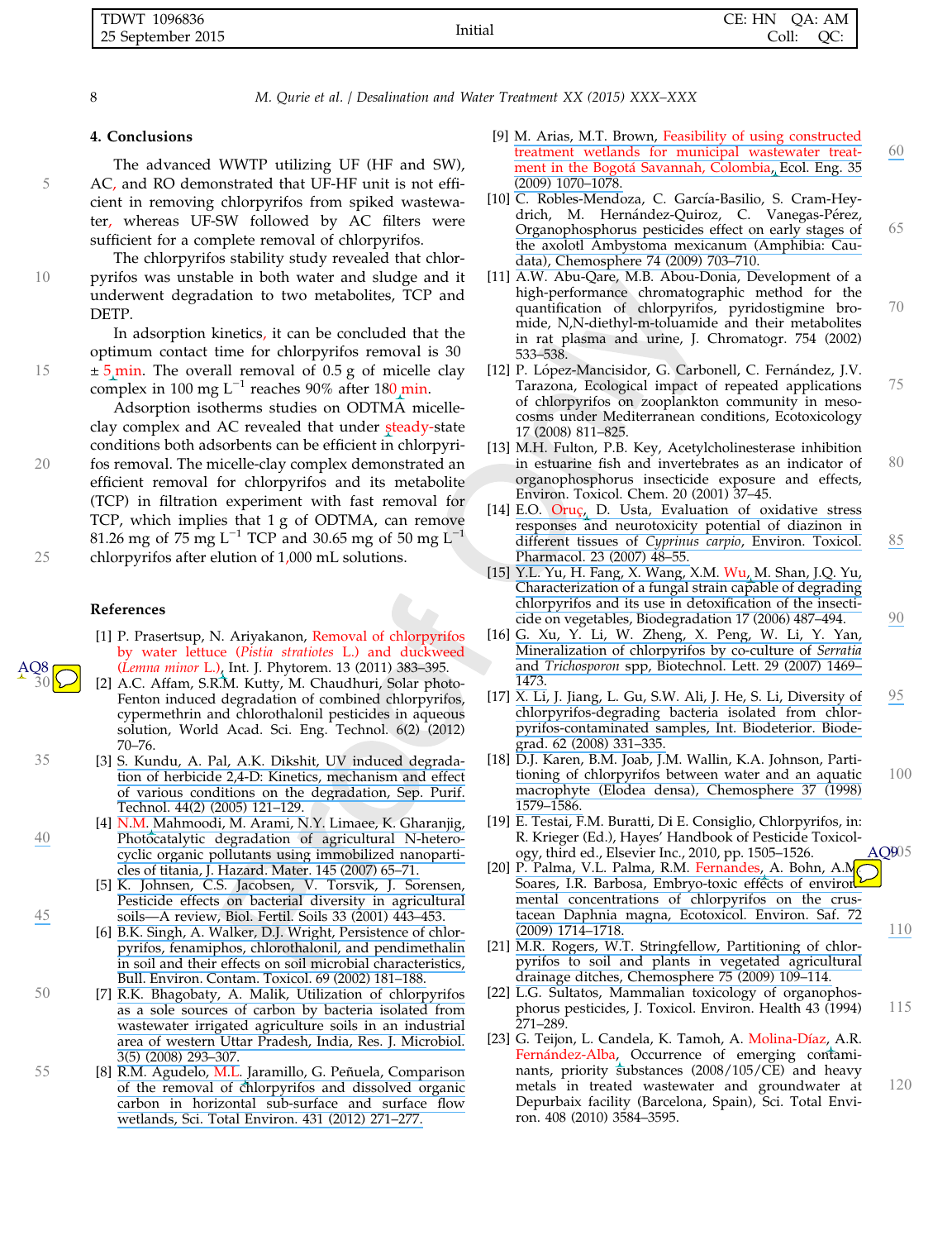| TDWT 1096836      |         | CE: HN QA: AM |
|-------------------|---------|---------------|
| 25 September 2015 | Initial | Coll: QC:     |

- [24] M. Arunwarakorn, T. Sooksai, K. Tempiyapol, C. Maungklai, Pesticide Residues in water, soil and <sup>5</sup> pomelo in central agricultural area followed GAP, Office Agric. Res. Dev. Reg. 5 (2007) 1–17. Available from: [<http://it/doa.go.th/refs/files/2942550.pdf](http://it/doa.go.th/refs/files/2942550.pdf)> (Accessed on 12 August 2012).
- [25] Y. Cabeza, L. Candela, D. Ronen, G. Teijon, Monitor-10 ing the occurrence of emerging contaminants in treated wastewater and groundwater between 2008 and 2010, The Baix Llobregat (Barcelona, Spain) 239–240 (2012) 32–39.
- [26] B.H. Shomar, G. Müller, A. Yahya, Occurrence of [15](https://www.researchgate.net/publication/226554684_Occurrence_of_Pesticides_in_Groundwater_and_Topsoil_of_the_Gaza_Strip?el=1_x_8&enrichId=rgreq-f6b5a74858dd4000c4d90479b77a495f-XXX&enrichSource=Y292ZXJQYWdlOzI4MzE2MzU3MztBUzoyODkyMTMwMjgyOTA1NjJAMTQ0NTk2NTE2NzgzOA==) [pesticides in groundwater and topsoil of the Gaza](https://www.researchgate.net/publication/226554684_Occurrence_of_Pesticides_in_Groundwater_and_Topsoil_of_the_Gaza_Strip?el=1_x_8&enrichId=rgreq-f6b5a74858dd4000c4d90479b77a495f-XXX&enrichSource=Y292ZXJQYWdlOzI4MzE2MzU3MztBUzoyODkyMTMwMjgyOTA1NjJAMTQ0NTk2NTE2NzgzOA==) [Strip, Water, Air, Soil Pollut. 171 \(2006\) 237–251.](https://www.researchgate.net/publication/226554684_Occurrence_of_Pesticides_in_Groundwater_and_Topsoil_of_the_Gaza_Strip?el=1_x_8&enrichId=rgreq-f6b5a74858dd4000c4d90479b77a495f-XXX&enrichSource=Y292ZXJQYWdlOzI4MzE2MzU3MztBUzoyODkyMTMwMjgyOTA1NjJAMTQ0NTk2NTE2NzgzOA==)
- [27] E. Bortoluzzi, D. Rheinheimer, C. Gonçalves, J. [Pellegrini, A. Maroneze, M. Kurz, N.](https://www.researchgate.net/publication/228685153_Investigation_of_the_occurrence_of_pesticide_residues_in_rural_wells_and_surface_water_following_application_to_tobacco?el=1_x_8&enrichId=rgreq-f6b5a74858dd4000c4d90479b77a495f-XXX&enrichSource=Y292ZXJQYWdlOzI4MzE2MzU3MztBUzoyODkyMTMwMjgyOTA1NjJAMTQ0NTk2NTE2NzgzOA==) Bacar, R. Zanella, [Investigation of the occurrence of pesticide residues in](https://www.researchgate.net/publication/228685153_Investigation_of_the_occurrence_of_pesticide_residues_in_rural_wells_and_surface_water_following_application_to_tobacco?el=1_x_8&enrichId=rgreq-f6b5a74858dd4000c4d90479b77a495f-XXX&enrichSource=Y292ZXJQYWdlOzI4MzE2MzU3MztBUzoyODkyMTMwMjgyOTA1NjJAMTQ0NTk2NTE2NzgzOA==) [20](https://www.researchgate.net/publication/228685153_Investigation_of_the_occurrence_of_pesticide_residues_in_rural_wells_and_surface_water_following_application_to_tobacco?el=1_x_8&enrichId=rgreq-f6b5a74858dd4000c4d90479b77a495f-XXX&enrichSource=Y292ZXJQYWdlOzI4MzE2MzU3MztBUzoyODkyMTMwMjgyOTA1NjJAMTQ0NTk2NTE2NzgzOA==) [rural wells and surface water following application to](https://www.researchgate.net/publication/228685153_Investigation_of_the_occurrence_of_pesticide_residues_in_rural_wells_and_surface_water_following_application_to_tobacco?el=1_x_8&enrichId=rgreq-f6b5a74858dd4000c4d90479b77a495f-XXX&enrichSource=Y292ZXJQYWdlOzI4MzE2MzU3MztBUzoyODkyMTMwMjgyOTA1NjJAMTQ0NTk2NTE2NzgzOA==) [tobacco, Quim. Nova 30\(8\) \(2007\) 1872–1876.](https://www.researchgate.net/publication/228685153_Investigation_of_the_occurrence_of_pesticide_residues_in_rural_wells_and_surface_water_following_application_to_tobacco?el=1_x_8&enrichId=rgreq-f6b5a74858dd4000c4d90479b77a495f-XXX&enrichSource=Y292ZXJQYWdlOzI4MzE2MzU3MztBUzoyODkyMTMwMjgyOTA1NjJAMTQ0NTk2NTE2NzgzOA==)
- [28] G. Giordano, Z. Afsharinejad, M. Guizzetti, A. Vitalone, T.G. Kavanagh, L.G. Costa, Organophosphorus insecticides chlorpyrifos and diazinon and oxida-<sup>25</sup> tive stress in neuronal cells in a genetic model of glutathione deficiency, Toxicol. Appl. Pharmacol. 219 (2–3) (2007) 181–189.
	- [29] E.D. Wagner, S.M. McMillan, M.J. Plewa, Cytotoxicity of organophosphorus ester (OP) insecticides and cyto-
- <sup>30</sup> toxic synergism of 2-acetoxyacetylaminofluorene (2AAAF) in Chinese Hamster Ovary (CHO) cells, Bull. Environ. Contam. Toxicol. 75(2) (2005) 329–334.
	- [30] Ş. Çakir, R. Sarikaya, Genotoxicity testing of some [organophosphate insecticides in the Drosophila wing](https://www.researchgate.net/publication/8050831_Genotoxicity_testing_of_some_organophosphate_insecticides_in_the_Drosophila_wing_spot_test?el=1_x_8&enrichId=rgreq-f6b5a74858dd4000c4d90479b77a495f-XXX&enrichSource=Y292ZXJQYWdlOzI4MzE2MzU3MztBUzoyODkyMTMwMjgyOTA1NjJAMTQ0NTk2NTE2NzgzOA==)
- [35](https://www.researchgate.net/publication/8050831_Genotoxicity_testing_of_some_organophosphate_insecticides_in_the_Drosophila_wing_spot_test?el=1_x_8&enrichId=rgreq-f6b5a74858dd4000c4d90479b77a495f-XXX&enrichSource=Y292ZXJQYWdlOzI4MzE2MzU3MztBUzoyODkyMTMwMjgyOTA1NjJAMTQ0NTk2NTE2NzgzOA==) [spot test, Food Chem. Toxicol. 43\(3\) \(2005\) 443–450.](https://www.researchgate.net/publication/8050831_Genotoxicity_testing_of_some_organophosphate_insecticides_in_the_Drosophila_wing_spot_test?el=1_x_8&enrichId=rgreq-f6b5a74858dd4000c4d90479b77a495f-XXX&enrichSource=Y292ZXJQYWdlOzI4MzE2MzU3MztBUzoyODkyMTMwMjgyOTA1NjJAMTQ0NTk2NTE2NzgzOA==) [31] M.F. Rahman, M. Mahboob, K. Danadevi, B.B. Saleha Banu, P. Grover, Assessment of genotoxic effects of chloropyriphos and acephate by the comet assay in mice leucocytes, Mutat. Res./Genet. Toxicol. Environ.<br>Mutagen. 516 (2002) 139-147.
- <sup>40</sup> Mutagen. 516 (2002) 139–147. [32] [H.G. Kang, S.H. Jeong, J.H. Cho, D.G. Kim, J.M. Park,](https://www.researchgate.net/publication/8557973_Chlorpyrifos-methyl_shows_anti-androgenic_activity_without_estrogenic_activity_in_rats?el=1_x_8&enrichId=rgreq-f6b5a74858dd4000c4d90479b77a495f-XXX&enrichSource=Y292ZXJQYWdlOzI4MzE2MzU3MztBUzoyODkyMTMwMjgyOTA1NjJAMTQ0NTk2NTE2NzgzOA==) M.H. Cho, [Chlropyrifos-methyl shows anti-androgenic](https://www.researchgate.net/publication/8557973_Chlorpyrifos-methyl_shows_anti-androgenic_activity_without_estrogenic_activity_in_rats?el=1_x_8&enrichId=rgreq-f6b5a74858dd4000c4d90479b77a495f-XXX&enrichSource=Y292ZXJQYWdlOzI4MzE2MzU3MztBUzoyODkyMTMwMjgyOTA1NjJAMTQ0NTk2NTE2NzgzOA==) [activity without estrogenic activity in rats, Toxicology](https://www.researchgate.net/publication/8557973_Chlorpyrifos-methyl_shows_anti-androgenic_activity_without_estrogenic_activity_in_rats?el=1_x_8&enrichId=rgreq-f6b5a74858dd4000c4d90479b77a495f-XXX&enrichSource=Y292ZXJQYWdlOzI4MzE2MzU3MztBUzoyODkyMTMwMjgyOTA1NjJAMTQ0NTk2NTE2NzgzOA==) [199\(2–3\) \(2004\) 219–230.](https://www.researchgate.net/publication/8557973_Chlorpyrifos-methyl_shows_anti-androgenic_activity_without_estrogenic_activity_in_rats?el=1_x_8&enrichId=rgreq-f6b5a74858dd4000c4d90479b77a495f-XXX&enrichSource=Y292ZXJQYWdlOzI4MzE2MzU3MztBUzoyODkyMTMwMjgyOTA1NjJAMTQ0NTk2NTE2NzgzOA==)
- [45](https://www.researchgate.net/publication/13696454_Immunotoxicological_assessment_of_methyl_parathion_in_female_B6C3F1_mice?el=1_x_8&enrichId=rgreq-f6b5a74858dd4000c4d90479b77a495f-XXX&enrichSource=Y292ZXJQYWdlOzI4MzE2MzU3MztBUzoyODkyMTMwMjgyOTA1NjJAMTQ0NTk2NTE2NzgzOA==) [\[33\] P.L. Crittenden, R. Carr, S.B. Pruett, Immunotoxicologi](https://www.researchgate.net/publication/13696454_Immunotoxicological_assessment_of_methyl_parathion_in_female_B6C3F1_mice?el=1_x_8&enrichId=rgreq-f6b5a74858dd4000c4d90479b77a495f-XXX&enrichSource=Y292ZXJQYWdlOzI4MzE2MzU3MztBUzoyODkyMTMwMjgyOTA1NjJAMTQ0NTk2NTE2NzgzOA==)[cal assessment of methyl parathion in female B6C3F1](https://www.researchgate.net/publication/13696454_Immunotoxicological_assessment_of_methyl_parathion_in_female_B6C3F1_mice?el=1_x_8&enrichId=rgreq-f6b5a74858dd4000c4d90479b77a495f-XXX&enrichSource=Y292ZXJQYWdlOzI4MzE2MzU3MztBUzoyODkyMTMwMjgyOTA1NjJAMTQ0NTk2NTE2NzgzOA==) [mice, J. Toxicol. Environ. Health 54\(1\) \(1998\) 1–20.](https://www.researchgate.net/publication/13696454_Immunotoxicological_assessment_of_methyl_parathion_in_female_B6C3F1_mice?el=1_x_8&enrichId=rgreq-f6b5a74858dd4000c4d90479b77a495f-XXX&enrichSource=Y292ZXJQYWdlOzI4MzE2MzU3MztBUzoyODkyMTMwMjgyOTA1NjJAMTQ0NTk2NTE2NzgzOA==)
- [34] [S.P. Yeh, T.G. Sung, C.C. Chang, W. Cheng, C.M.](https://www.researchgate.net/publication/228473707_Effects_of_an_organophosphorus_insecticide_trichlorfon_on_hematological_parameters_of_the_giant_freshwater_prawn_Macrobrachium_rosenbergii_de_Man?el=1_x_8&enrichId=rgreq-f6b5a74858dd4000c4d90479b77a495f-XXX&enrichSource=Y292ZXJQYWdlOzI4MzE2MzU3MztBUzoyODkyMTMwMjgyOTA1NjJAMTQ0NTk2NTE2NzgzOA==) [Kuo, Effects of an organophosphorus insecticide,](https://www.researchgate.net/publication/228473707_Effects_of_an_organophosphorus_insecticide_trichlorfon_on_hematological_parameters_of_the_giant_freshwater_prawn_Macrobrachium_rosenbergii_de_Man?el=1_x_8&enrichId=rgreq-f6b5a74858dd4000c4d90479b77a495f-XXX&enrichSource=Y292ZXJQYWdlOzI4MzE2MzU3MztBUzoyODkyMTMwMjgyOTA1NjJAMTQ0NTk2NTE2NzgzOA==) [50](https://www.researchgate.net/publication/228473707_Effects_of_an_organophosphorus_insecticide_trichlorfon_on_hematological_parameters_of_the_giant_freshwater_prawn_Macrobrachium_rosenbergii_de_Man?el=1_x_8&enrichId=rgreq-f6b5a74858dd4000c4d90479b77a495f-XXX&enrichSource=Y292ZXJQYWdlOzI4MzE2MzU3MztBUzoyODkyMTMwMjgyOTA1NjJAMTQ0NTk2NTE2NzgzOA==) [trichlorfon, on hematological parameters of the giant](https://www.researchgate.net/publication/228473707_Effects_of_an_organophosphorus_insecticide_trichlorfon_on_hematological_parameters_of_the_giant_freshwater_prawn_Macrobrachium_rosenbergii_de_Man?el=1_x_8&enrichId=rgreq-f6b5a74858dd4000c4d90479b77a495f-XXX&enrichSource=Y292ZXJQYWdlOzI4MzE2MzU3MztBUzoyODkyMTMwMjgyOTA1NjJAMTQ0NTk2NTE2NzgzOA==) freshwater prawn, [Macrobrachium rosenbergii](https://www.researchgate.net/publication/228473707_Effects_of_an_organophosphorus_insecticide_trichlorfon_on_hematological_parameters_of_the_giant_freshwater_prawn_Macrobrachium_rosenbergii_de_Man?el=1_x_8&enrichId=rgreq-f6b5a74858dd4000c4d90479b77a495f-XXX&enrichSource=Y292ZXJQYWdlOzI4MzE2MzU3MztBUzoyODkyMTMwMjgyOTA1NjJAMTQ0NTk2NTE2NzgzOA==) (de Man), [Aquaculture 243 \(2005\) 383–392.](https://www.researchgate.net/publication/228473707_Effects_of_an_organophosphorus_insecticide_trichlorfon_on_hematological_parameters_of_the_giant_freshwater_prawn_Macrobrachium_rosenbergii_de_Man?el=1_x_8&enrichId=rgreq-f6b5a74858dd4000c4d90479b77a495f-XXX&enrichSource=Y292ZXJQYWdlOzI4MzE2MzU3MztBUzoyODkyMTMwMjgyOTA1NjJAMTQ0NTk2NTE2NzgzOA==)
- [35] [E.W. Odenkirchen, R. Eisler, Chlorpyrifos hazards to](https://www.researchgate.net/publication/235146058_Chlorpyrifos_Hazards_to_Fish_Wildlife_and_Invertebrates_A_Synoptic_Review?el=1_x_8&enrichId=rgreq-f6b5a74858dd4000c4d90479b77a495f-XXX&enrichSource=Y292ZXJQYWdlOzI4MzE2MzU3MztBUzoyODkyMTMwMjgyOTA1NjJAMTQ0NTk2NTE2NzgzOA==) [fish, wildlife and invertebrates: A synoptic Review,](https://www.researchgate.net/publication/235146058_Chlorpyrifos_Hazards_to_Fish_Wildlife_and_Invertebrates_A_Synoptic_Review?el=1_x_8&enrichId=rgreq-f6b5a74858dd4000c4d90479b77a495f-XXX&enrichSource=Y292ZXJQYWdlOzI4MzE2MzU3MztBUzoyODkyMTMwMjgyOTA1NjJAMTQ0NTk2NTE2NzgzOA==) [55](https://www.researchgate.net/publication/235146058_Chlorpyrifos_Hazards_to_Fish_Wildlife_and_Invertebrates_A_Synoptic_Review?el=1_x_8&enrichId=rgreq-f6b5a74858dd4000c4d90479b77a495f-XXX&enrichSource=Y292ZXJQYWdlOzI4MzE2MzU3MztBUzoyODkyMTMwMjgyOTA1NjJAMTQ0NTk2NTE2NzgzOA==) [US Fish wild. Ser. Biol. Rep. 85\(1.13\) \(1988\) 1–46.](https://www.researchgate.net/publication/235146058_Chlorpyrifos_Hazards_to_Fish_Wildlife_and_Invertebrates_A_Synoptic_Review?el=1_x_8&enrichId=rgreq-f6b5a74858dd4000c4d90479b77a495f-XXX&enrichSource=Y292ZXJQYWdlOzI4MzE2MzU3MztBUzoyODkyMTMwMjgyOTA1NjJAMTQ0NTk2NTE2NzgzOA==)
	- [36] [C. Cebrain, E.S. Anderu-Moliner, A. Fernandez-](https://www.researchgate.net/publication/21772449_Acute_toxicity_and_oxygen_consumption_in_the_gills_of_Procambarus_clarkii_inrelation_to_chlorpyrifos_exposure?el=1_x_8&enrichId=rgreq-f6b5a74858dd4000c4d90479b77a495f-XXX&enrichSource=Y292ZXJQYWdlOzI4MzE2MzU3MztBUzoyODkyMTMwMjgyOTA1NjJAMTQ0NTk2NTE2NzgzOA==)[Casalderrey, M.D. Ferrando, Acute toxicity and oxy](https://www.researchgate.net/publication/21772449_Acute_toxicity_and_oxygen_consumption_in_the_gills_of_Procambarus_clarkii_inrelation_to_chlorpyrifos_exposure?el=1_x_8&enrichId=rgreq-f6b5a74858dd4000c4d90479b77a495f-XXX&enrichSource=Y292ZXJQYWdlOzI4MzE2MzU3MztBUzoyODkyMTMwMjgyOTA1NjJAMTQ0NTk2NTE2NzgzOA==)[gen consumption in the gills of Procambarus clarkia](https://www.researchgate.net/publication/21772449_Acute_toxicity_and_oxygen_consumption_in_the_gills_of_Procambarus_clarkii_inrelation_to_chlorpyrifos_exposure?el=1_x_8&enrichId=rgreq-f6b5a74858dd4000c4d90479b77a495f-XXX&enrichSource=Y292ZXJQYWdlOzI4MzE2MzU3MztBUzoyODkyMTMwMjgyOTA1NjJAMTQ0NTk2NTE2NzgzOA==) [in relation to chlorpyrifos exposure, Bull. Environ.](https://www.researchgate.net/publication/21772449_Acute_toxicity_and_oxygen_consumption_in_the_gills_of_Procambarus_clarkii_inrelation_to_chlorpyrifos_exposure?el=1_x_8&enrichId=rgreq-f6b5a74858dd4000c4d90479b77a495f-XXX&enrichSource=Y292ZXJQYWdlOzI4MzE2MzU3MztBUzoyODkyMTMwMjgyOTA1NjJAMTQ0NTk2NTE2NzgzOA==)
- <sup>60</sup> Contam. Toxicol. 49 (1992) 145–149. [37] K. Kosˇutic´, L. Furacˇ, L. Sipos, B. Kunst, Removal of arsenic and pesticides from drinking water by nanofiltration membranes, Sep. Purif. Technol. 42 (2005) 137–144.
- [38] [K.Y. Foo, B.H. Hameed, Detoxification of pesticide](https://www.researchgate.net/publication/38057947_Detoxification_of_pesticide_waste_via_activated_carbon_adsorption_process?el=1_x_8&enrichId=rgreq-f6b5a74858dd4000c4d90479b77a495f-XXX&enrichSource=Y292ZXJQYWdlOzI4MzE2MzU3MztBUzoyODkyMTMwMjgyOTA1NjJAMTQ0NTk2NTE2NzgzOA==) [65](https://www.researchgate.net/publication/38057947_Detoxification_of_pesticide_waste_via_activated_carbon_adsorption_process?el=1_x_8&enrichId=rgreq-f6b5a74858dd4000c4d90479b77a495f-XXX&enrichSource=Y292ZXJQYWdlOzI4MzE2MzU3MztBUzoyODkyMTMwMjgyOTA1NjJAMTQ0NTk2NTE2NzgzOA==) [waste via activated carbon adsorption process, J.](https://www.researchgate.net/publication/38057947_Detoxification_of_pesticide_waste_via_activated_carbon_adsorption_process?el=1_x_8&enrichId=rgreq-f6b5a74858dd4000c4d90479b77a495f-XXX&enrichSource=Y292ZXJQYWdlOzI4MzE2MzU3MztBUzoyODkyMTMwMjgyOTA1NjJAMTQ0NTk2NTE2NzgzOA==) [Hazard. Mater. 175 \(2010\) 1–11.](https://www.researchgate.net/publication/38057947_Detoxification_of_pesticide_waste_via_activated_carbon_adsorption_process?el=1_x_8&enrichId=rgreq-f6b5a74858dd4000c4d90479b77a495f-XXX&enrichSource=Y292ZXJQYWdlOzI4MzE2MzU3MztBUzoyODkyMTMwMjgyOTA1NjJAMTQ0NTk2NTE2NzgzOA==)
- [39] N. Daneshvar, S. Aber, A.A. Khani, A.R. Khataee, Study of imidaclopride removal from aqueous solution by adsorption onto granular activated carbon [using an on-line spectrophotometric analysis system,](https://www.researchgate.net/publication/245153280_A_robotic_spectrophotometric_analysis_system?el=1_x_8&enrichId=rgreq-f6b5a74858dd4000c4d90479b77a495f-XXX&enrichSource=Y292ZXJQYWdlOzI4MzE2MzU3MztBUzoyODkyMTMwMjgyOTA1NjJAMTQ0NTk2NTE2NzgzOA==)  $70$ [J. Hazard. Mater. 144 \(2007\) 47–51.](https://www.researchgate.net/publication/245153280_A_robotic_spectrophotometric_analysis_system?el=1_x_8&enrichId=rgreq-f6b5a74858dd4000c4d90479b77a495f-XXX&enrichSource=Y292ZXJQYWdlOzI4MzE2MzU3MztBUzoyODkyMTMwMjgyOTA1NjJAMTQ0NTk2NTE2NzgzOA==)
- [40] P. Chelme-Ayala, M. [El-Din, D.W. Smith, Kinetics and](https://www.researchgate.net/publication/40730122_Kinetics_and_mechanism_of_the_degradation_of_two_pesticides_in_aqueous_solutions_by_ozonation?el=1_x_8&enrichId=rgreq-f6b5a74858dd4000c4d90479b77a495f-XXX&enrichSource=Y292ZXJQYWdlOzI4MzE2MzU3MztBUzoyODkyMTMwMjgyOTA1NjJAMTQ0NTk2NTE2NzgzOA==) [mechanism of the degradation of two pesticides in](https://www.researchgate.net/publication/40730122_Kinetics_and_mechanism_of_the_degradation_of_two_pesticides_in_aqueous_solutions_by_ozonation?el=1_x_8&enrichId=rgreq-f6b5a74858dd4000c4d90479b77a495f-XXX&enrichSource=Y292ZXJQYWdlOzI4MzE2MzU3MztBUzoyODkyMTMwMjgyOTA1NjJAMTQ0NTk2NTE2NzgzOA==) [aqueous solutions by ozonation, Chemosphere 78](https://www.researchgate.net/publication/40730122_Kinetics_and_mechanism_of_the_degradation_of_two_pesticides_in_aqueous_solutions_by_ozonation?el=1_x_8&enrichId=rgreq-f6b5a74858dd4000c4d90479b77a495f-XXX&enrichSource=Y292ZXJQYWdlOzI4MzE2MzU3MztBUzoyODkyMTMwMjgyOTA1NjJAMTQ0NTk2NTE2NzgzOA==)<br>(2010) 557–562.
- [\(2010\) 557–562.](https://www.researchgate.net/publication/40730122_Kinetics_and_mechanism_of_the_degradation_of_two_pesticides_in_aqueous_solutions_by_ozonation?el=1_x_8&enrichId=rgreq-f6b5a74858dd4000c4d90479b77a495f-XXX&enrichSource=Y292ZXJQYWdlOzI4MzE2MzU3MztBUzoyODkyMTMwMjgyOTA1NjJAMTQ0NTk2NTE2NzgzOA==)<br>[41] [Q. Zhang, S.O. Pehkonen,](https://www.researchgate.net/publication/12737263_Oxidation_of_diazinon_by_aqueous_chlorine_kinetics_mechanisms_and_product_studies?el=1_x_8&enrichId=rgreq-f6b5a74858dd4000c4d90479b77a495f-XXX&enrichSource=Y292ZXJQYWdlOzI4MzE2MzU3MztBUzoyODkyMTMwMjgyOTA1NjJAMTQ0NTk2NTE2NzgzOA==) Oxidation of diazinon by [aqueous chlorine: Kinetics, mechanisms, and product](https://www.researchgate.net/publication/12737263_Oxidation_of_diazinon_by_aqueous_chlorine_kinetics_mechanisms_and_product_studies?el=1_x_8&enrichId=rgreq-f6b5a74858dd4000c4d90479b77a495f-XXX&enrichSource=Y292ZXJQYWdlOzI4MzE2MzU3MztBUzoyODkyMTMwMjgyOTA1NjJAMTQ0NTk2NTE2NzgzOA==) [studies, J. Agric. Food Chem. 47 \(1999\) 1760–1766.](https://www.researchgate.net/publication/12737263_Oxidation_of_diazinon_by_aqueous_chlorine_kinetics_mechanisms_and_product_studies?el=1_x_8&enrichId=rgreq-f6b5a74858dd4000c4d90479b77a495f-XXX&enrichSource=Y292ZXJQYWdlOzI4MzE2MzU3MztBUzoyODkyMTMwMjgyOTA1NjJAMTQ0NTk2NTE2NzgzOA==)
- [42] Q. Wang, A.T. Lemley, Oxidation of diazinon by anodic Fenton treatment, Water Res. 36 (2002) 3237-3244. 80
- [43] S. Malato, J. Blanco, J. Cáceres, A.R. Fernández-Alba, A. Agüera, A. Rodríguez, Photocatalytic treatment of water-soluble pesticides by photo-Fenton and  $TiO<sub>2</sub>$ using solar energy, Catal. Today 76 (2002) 209–220.
- [44] P. Fernández-Ibáñ[ez, S. Malato, F.J. de las Nieves,](https://www.researchgate.net/publication/232400563_Relationship_between_TiO2_particle_size_and_reactor_diameter_in_solar_photoreactors_efficiency?el=1_x_8&enrichId=rgreq-f6b5a74858dd4000c4d90479b77a495f-XXX&enrichSource=Y292ZXJQYWdlOzI4MzE2MzU3MztBUzoyODkyMTMwMjgyOTA1NjJAMTQ0NTk2NTE2NzgzOA==) 85 Relationship between  $TiO<sub>2</sub>$  particle size and reactor [diameter in solar photoreactors efficiency, Catal.](https://www.researchgate.net/publication/232400563_Relationship_between_TiO2_particle_size_and_reactor_diameter_in_solar_photoreactors_efficiency?el=1_x_8&enrichId=rgreq-f6b5a74858dd4000c4d90479b77a495f-XXX&enrichSource=Y292ZXJQYWdlOzI4MzE2MzU3MztBUzoyODkyMTMwMjgyOTA1NjJAMTQ0NTk2NTE2NzgzOA==) [Today 54 \(1999\) 195–204.](https://www.researchgate.net/publication/232400563_Relationship_between_TiO2_particle_size_and_reactor_diameter_in_solar_photoreactors_efficiency?el=1_x_8&enrichId=rgreq-f6b5a74858dd4000c4d90479b77a495f-XXX&enrichSource=Y292ZXJQYWdlOzI4MzE2MzU3MztBUzoyODkyMTMwMjgyOTA1NjJAMTQ0NTk2NTE2NzgzOA==)
- [45] S. Malato, J. Blanco, A. Vidal, D. Alarcón, M.I. Maldonado, J. Cáceres, and W. Gernjak, Applied studies 90 in solar photocatalytic detoxification: An overview, Sol. Energy 75 (2003) 329–336.<br>M. Cycoń, M. Wójcik,
- [46] M. Cycoń, M. Wójcik, Z. Piotrowska-Seget, Biodegradation of the organophosphorus insecticide diazinon by Serratia sp. and Pseudomonas [sp. and their](https://www.researchgate.net/publication/24266955_Biodegradation_of_the_organophosphorus_insecticide_diazinon_by_Serratia_sp_and_Pseudomonas_sp_and_their_use_in_bioremediation_of_contaminated_soil?el=1_x_8&enrichId=rgreq-f6b5a74858dd4000c4d90479b77a495f-XXX&enrichSource=Y292ZXJQYWdlOzI4MzE2MzU3MztBUzoyODkyMTMwMjgyOTA1NjJAMTQ0NTk2NTE2NzgzOA==) 95 [use in bioremediation of contaminated soil, Chemo](https://www.researchgate.net/publication/24266955_Biodegradation_of_the_organophosphorus_insecticide_diazinon_by_Serratia_sp_and_Pseudomonas_sp_and_their_use_in_bioremediation_of_contaminated_soil?el=1_x_8&enrichId=rgreq-f6b5a74858dd4000c4d90479b77a495f-XXX&enrichSource=Y292ZXJQYWdlOzI4MzE2MzU3MztBUzoyODkyMTMwMjgyOTA1NjJAMTQ0NTk2NTE2NzgzOA==)[sphere 76 \(2009\) 494–501.](https://www.researchgate.net/publication/24266955_Biodegradation_of_the_organophosphorus_insecticide_diazinon_by_Serratia_sp_and_Pseudomonas_sp_and_their_use_in_bioremediation_of_contaminated_soil?el=1_x_8&enrichId=rgreq-f6b5a74858dd4000c4d90479b77a495f-XXX&enrichSource=Y292ZXJQYWdlOzI4MzE2MzU3MztBUzoyODkyMTMwMjgyOTA1NjJAMTQ0NTk2NTE2NzgzOA==)
- [47] [P. Saritha, C. Aparna, V. Himabindu, Y. Anjaneyulu,](https://www.researchgate.net/publication/6135669_Comparison_of_Various_Advanced_Oxidation_Processes_for_the_Degradation_of_4-Chloro-2-nitrophenol?el=1_x_8&enrichId=rgreq-f6b5a74858dd4000c4d90479b77a495f-XXX&enrichSource=Y292ZXJQYWdlOzI4MzE2MzU3MztBUzoyODkyMTMwMjgyOTA1NjJAMTQ0NTk2NTE2NzgzOA==) [Comparison of various advanced oxidation processes](https://www.researchgate.net/publication/6135669_Comparison_of_Various_Advanced_Oxidation_Processes_for_the_Degradation_of_4-Chloro-2-nitrophenol?el=1_x_8&enrichId=rgreq-f6b5a74858dd4000c4d90479b77a495f-XXX&enrichSource=Y292ZXJQYWdlOzI4MzE2MzU3MztBUzoyODkyMTMwMjgyOTA1NjJAMTQ0NTk2NTE2NzgzOA==) for the degradation of 4-chloro-2 nitrophenol, J. [100](https://www.researchgate.net/publication/6135669_Comparison_of_Various_Advanced_Oxidation_Processes_for_the_Degradation_of_4-Chloro-2-nitrophenol?el=1_x_8&enrichId=rgreq-f6b5a74858dd4000c4d90479b77a495f-XXX&enrichSource=Y292ZXJQYWdlOzI4MzE2MzU3MztBUzoyODkyMTMwMjgyOTA1NjJAMTQ0NTk2NTE2NzgzOA==) Hazard. Mater. 149 (2007) 609–614.
- [48] [M.H.M. Rajashekara, H.K. Manonmani, Aerobic](https://www.researchgate.net/publication/6330276_Aerobic_degradation_of_technical_hexachlorocyclohexane_by_a_defined_microbial_consortium?el=1_x_8&enrichId=rgreq-f6b5a74858dd4000c4d90479b77a495f-XXX&enrichSource=Y292ZXJQYWdlOzI4MzE2MzU3MztBUzoyODkyMTMwMjgyOTA1NjJAMTQ0NTk2NTE2NzgzOA==) [degradation of technical hexachlorocyclohexane by a](https://www.researchgate.net/publication/6330276_Aerobic_degradation_of_technical_hexachlorocyclohexane_by_a_defined_microbial_consortium?el=1_x_8&enrichId=rgreq-f6b5a74858dd4000c4d90479b77a495f-XXX&enrichSource=Y292ZXJQYWdlOzI4MzE2MzU3MztBUzoyODkyMTMwMjgyOTA1NjJAMTQ0NTk2NTE2NzgzOA==) [defined microbial consortium, J. Hazard. Mater. 149](https://www.researchgate.net/publication/6330276_Aerobic_degradation_of_technical_hexachlorocyclohexane_by_a_defined_microbial_consortium?el=1_x_8&enrichId=rgreq-f6b5a74858dd4000c4d90479b77a495f-XXX&enrichSource=Y292ZXJQYWdlOzI4MzE2MzU3MztBUzoyODkyMTMwMjgyOTA1NjJAMTQ0NTk2NTE2NzgzOA==)<br>(2007) 18–25. [\(2007\) 18–25.](https://www.researchgate.net/publication/6330276_Aerobic_degradation_of_technical_hexachlorocyclohexane_by_a_defined_microbial_consortium?el=1_x_8&enrichId=rgreq-f6b5a74858dd4000c4d90479b77a495f-XXX&enrichSource=Y292ZXJQYWdlOzI4MzE2MzU3MztBUzoyODkyMTMwMjgyOTA1NjJAMTQ0NTk2NTE2NzgzOA==)<br>[49] A. Dabrowski, Adsorption, from theory to practice,  $\frac{105}{2}$  $\frac{105}{2}$  $\frac{105}{2}$
- Adv. Colloid Interface Sci. 93 (2001) 135–224.
- [50] M. Danish, O. Sulaiman, M. Rafatullah, R. Hashim, A. Ahmad, Kinetics for the removal of paraquat dichlo[ride from aqueous solution by activated date \(](https://www.researchgate.net/publication/209911034_Kinetics_for_the_Removal_of_Paraquat_Dichloride_from_Aqueous_Solution_by_Activated_Date_Phoenix_dactylifera_Stone_Carbon?el=1_x_8&enrichId=rgreq-f6b5a74858dd4000c4d90479b77a495f-XXX&enrichSource=Y292ZXJQYWdlOzI4MzE2MzU3MztBUzoyODkyMTMwMjgyOTA1NjJAMTQ0NTk2NTE2NzgzOA==)Phoenix 110 dactylifera[\) stone carbon, J. Dispersion. Sci. Technol. 31](https://www.researchgate.net/publication/209911034_Kinetics_for_the_Removal_of_Paraquat_Dichloride_from_Aqueous_Solution_by_Activated_Date_Phoenix_dactylifera_Stone_Carbon?el=1_x_8&enrichId=rgreq-f6b5a74858dd4000c4d90479b77a495f-XXX&enrichSource=Y292ZXJQYWdlOzI4MzE2MzU3MztBUzoyODkyMTMwMjgyOTA1NjJAMTQ0NTk2NTE2NzgzOA==) [\(2010\) 248–259.](https://www.researchgate.net/publication/209911034_Kinetics_for_the_Removal_of_Paraquat_Dichloride_from_Aqueous_Solution_by_Activated_Date_Phoenix_dactylifera_Stone_Carbon?el=1_x_8&enrichId=rgreq-f6b5a74858dd4000c4d90479b77a495f-XXX&enrichSource=Y292ZXJQYWdlOzI4MzE2MzU3MztBUzoyODkyMTMwMjgyOTA1NjJAMTQ0NTk2NTE2NzgzOA==)
- [51] M. Rafatullah, O. Sulaiman, R. Hashim, A. Ahmad, Adsorption of methylene blue on low-cost adsorbents:
- A review, J. Hazard. Mater. <sup>177</sup> (2010) 70–80. <sup>115</sup> [52] [M. Rafatullah, O. Sulaiman, R. Hashim, A. Ahmad,](https://www.researchgate.net/publication/232895842_Adsorption_of_Copper_II_onto_Different_Adsorbents?el=1_x_8&enrichId=rgreq-f6b5a74858dd4000c4d90479b77a495f-XXX&enrichSource=Y292ZXJQYWdlOzI4MzE2MzU3MztBUzoyODkyMTMwMjgyOTA1NjJAMTQ0NTk2NTE2NzgzOA==) [Adsorption of copper\(II\) onto different adsorbents, J.](https://www.researchgate.net/publication/232895842_Adsorption_of_Copper_II_onto_Different_Adsorbents?el=1_x_8&enrichId=rgreq-f6b5a74858dd4000c4d90479b77a495f-XXX&enrichSource=Y292ZXJQYWdlOzI4MzE2MzU3MztBUzoyODkyMTMwMjgyOTA1NjJAMTQ0NTk2NTE2NzgzOA==) [Dispersion Sci. Technol. 31 \(2010\) 918–930.](https://www.researchgate.net/publication/232895842_Adsorption_of_Copper_II_onto_Different_Adsorbents?el=1_x_8&enrichId=rgreq-f6b5a74858dd4000c4d90479b77a495f-XXX&enrichSource=Y292ZXJQYWdlOzI4MzE2MzU3MztBUzoyODkyMTMwMjgyOTA1NjJAMTQ0NTk2NTE2NzgzOA==)
- [53] [I. Ali, V.K. Gupta, Advances in water treatment by](https://www.researchgate.net/publication/6414472_Advances_in_Water_Treatment_by_Adsorption_Technology?el=1_x_8&enrichId=rgreq-f6b5a74858dd4000c4d90479b77a495f-XXX&enrichSource=Y292ZXJQYWdlOzI4MzE2MzU3MztBUzoyODkyMTMwMjgyOTA1NjJAMTQ0NTk2NTE2NzgzOA==) adsorption technology, Nat. Protoc. 1  $(2006)$  2661– [120](https://www.researchgate.net/publication/6414472_Advances_in_Water_Treatment_by_Adsorption_Technology?el=1_x_8&enrichId=rgreq-f6b5a74858dd4000c4d90479b77a495f-XXX&enrichSource=Y292ZXJQYWdlOzI4MzE2MzU3MztBUzoyODkyMTMwMjgyOTA1NjJAMTQ0NTk2NTE2NzgzOA==) [2667.](https://www.researchgate.net/publication/6414472_Advances_in_Water_Treatment_by_Adsorption_Technology?el=1_x_8&enrichId=rgreq-f6b5a74858dd4000c4d90479b77a495f-XXX&enrichSource=Y292ZXJQYWdlOzI4MzE2MzU3MztBUzoyODkyMTMwMjgyOTA1NjJAMTQ0NTk2NTE2NzgzOA==)
- [54] [T. Polubesova, S. Nir, D. Zadaka, O. Rabinovitz, C.](https://www.researchgate.net/publication/7867658_Water_Purification_of_Organic_Pollutants_by_Optimized_Micelle-Clay_Systems?el=1_x_8&enrichId=rgreq-f6b5a74858dd4000c4d90479b77a495f-XXX&enrichSource=Y292ZXJQYWdlOzI4MzE2MzU3MztBUzoyODkyMTMwMjgyOTA1NjJAMTQ0NTk2NTE2NzgzOA==) [Serban, L. Groisman, B. Rubin, Water purification of](https://www.researchgate.net/publication/7867658_Water_Purification_of_Organic_Pollutants_by_Optimized_Micelle-Clay_Systems?el=1_x_8&enrichId=rgreq-f6b5a74858dd4000c4d90479b77a495f-XXX&enrichSource=Y292ZXJQYWdlOzI4MzE2MzU3MztBUzoyODkyMTMwMjgyOTA1NjJAMTQ0NTk2NTE2NzgzOA==) [organic pollutants by optimized micelle-clay systems,](https://www.researchgate.net/publication/7867658_Water_Purification_of_Organic_Pollutants_by_Optimized_Micelle-Clay_Systems?el=1_x_8&enrichId=rgreq-f6b5a74858dd4000c4d90479b77a495f-XXX&enrichSource=Y292ZXJQYWdlOzI4MzE2MzU3MztBUzoyODkyMTMwMjgyOTA1NjJAMTQ0NTk2NTE2NzgzOA==) Environ. Sci. Technol. 39 (2005) 2343-2348 [125](https://www.researchgate.net/publication/7867658_Water_Purification_of_Organic_Pollutants_by_Optimized_Micelle-Clay_Systems?el=1_x_8&enrichId=rgreq-f6b5a74858dd4000c4d90479b77a495f-XXX&enrichSource=Y292ZXJQYWdlOzI4MzE2MzU3MztBUzoyODkyMTMwMjgyOTA1NjJAMTQ0NTk2NTE2NzgzOA==) [M. Khamis, R. Karaman, F. Ayyash, A. Qtait, O. Deeb,](https://www.researchgate.net/publication/232804542_Efficiency_of_Advanced_Membrane_Wastewater_Treatment_Plant_towards_Removal_of_Aspirin_Salicylic_Acid_Paracetamol_and_p-Aminophenol?el=1_x_8&enrichId=rgreq-f6b5a74858dd4000c4d90479b77a495f-XXX&enrichSource=Y292ZXJQYWdlOzI4MzE2MzU3MztBUzoyODkyMTMwMjgyOTA1NjJAMTQ0NTk2NTE2NzgzOA==)
- [A. Manassra, Efficiency of advanced membrane](https://www.researchgate.net/publication/232804542_Efficiency_of_Advanced_Membrane_Wastewater_Treatment_Plant_towards_Removal_of_Aspirin_Salicylic_Acid_Paracetamol_and_p-Aminophenol?el=1_x_8&enrichId=rgreq-f6b5a74858dd4000c4d90479b77a495f-XXX&enrichSource=Y292ZXJQYWdlOzI4MzE2MzU3MztBUzoyODkyMTMwMjgyOTA1NjJAMTQ0NTk2NTE2NzgzOA==) [wastewater treatment plant towards removal of](https://www.researchgate.net/publication/232804542_Efficiency_of_Advanced_Membrane_Wastewater_Treatment_Plant_towards_Removal_of_Aspirin_Salicylic_Acid_Paracetamol_and_p-Aminophenol?el=1_x_8&enrichId=rgreq-f6b5a74858dd4000c4d90479b77a495f-XXX&enrichSource=Y292ZXJQYWdlOzI4MzE2MzU3MztBUzoyODkyMTMwMjgyOTA1NjJAMTQ0NTk2NTE2NzgzOA==) [aspirin, salicylic acid, paracetamol and p-aminophenol,](https://www.researchgate.net/publication/232804542_Efficiency_of_Advanced_Membrane_Wastewater_Treatment_Plant_towards_Removal_of_Aspirin_Salicylic_Acid_Paracetamol_and_p-Aminophenol?el=1_x_8&enrichId=rgreq-f6b5a74858dd4000c4d90479b77a495f-XXX&enrichSource=Y292ZXJQYWdlOzI4MzE2MzU3MztBUzoyODkyMTMwMjgyOTA1NjJAMTQ0NTk2NTE2NzgzOA==) J. Environ. Sci. Eng. 5 (2011) 121–137. [130](https://www.researchgate.net/publication/232804542_Efficiency_of_Advanced_Membrane_Wastewater_Treatment_Plant_towards_Removal_of_Aspirin_Salicylic_Acid_Paracetamol_and_p-Aminophenol?el=1_x_8&enrichId=rgreq-f6b5a74858dd4000c4d90479b77a495f-XXX&enrichSource=Y292ZXJQYWdlOzI4MzE2MzU3MztBUzoyODkyMTMwMjgyOTA1NjJAMTQ0NTk2NTE2NzgzOA==)